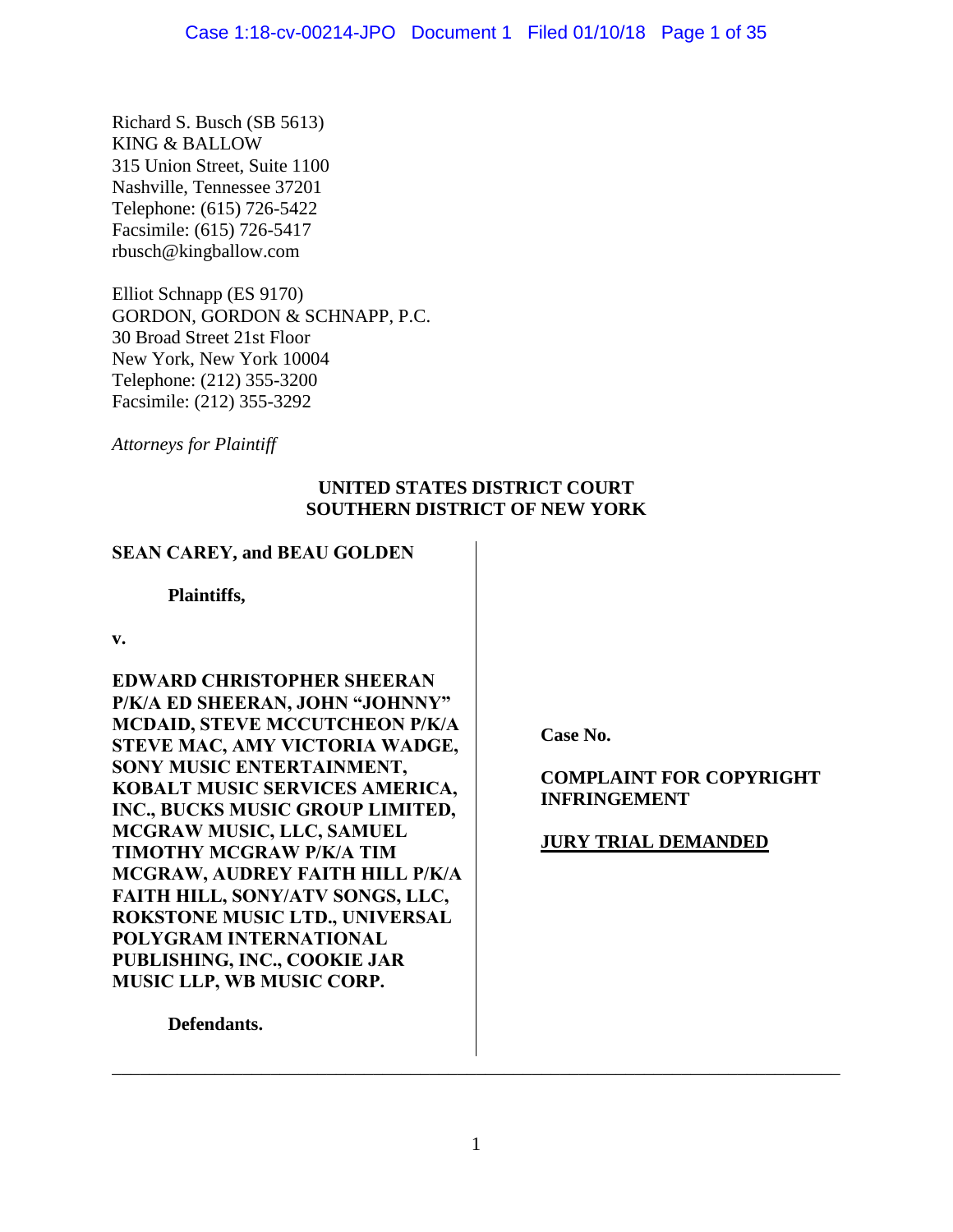### **COMPLAINT**

### **NATURE OF THE ACTION**

1. This is an action for willful copyright infringement brought by plaintiffs Sean Carey and Beau Golden (collectively "Plaintiffs") against Edward Christopher Sheeran p/k/a Ed Sheeran, John "Johnny" McDaid, Steve McCutcheon, p/k/a Steve Mac, and Amy Victoria Wadge (collectively "Defendant Writers"); Sony/ATV Songs, LLC, Rokstone Music Ltd., Universal Polygram International Publishing, Inc., Cookie Jar Music LLP, WB Music Corp., Kobalt Music Services America, Inc., and Bucks Music Group Limited (collectively "Defendant Publishers/Administrators"); Samuel Timothy McGraw p/k/a Tim McGraw, Audrey Faith Hill p/k/a Faith Hill, Sony Music Entertainment, and McGraw Music, LLC (all Defendants are at times collectively referred to as "Defendants") for the blatant copying of Plaintiffs' song "When I Found You" ("When I Found You," or the "Song") in the song "The Rest Of Our Life" ("The Rest Of Our Life" or the "Infringing Song" or the "Infringing Sound Recording") and for the subsequent exploitation and distribution of the Infringing Song and Infringing Sound Recording in violation of Plaintiffs' rights. The Infringing Song/Sound Recording is the title track of the Number 1 country music album of the same name. The copying is, in many instances, verbatim, note-for-note copying of important and original elements of the Song, and is obvious to the ordinary observer. Furthermore, as discussed fully below, the copying was fully known by employees of Sony Music Entertainment to have occurred, but Sony Music Entertainment did not alert Plaintiffs or take any steps to prevent it. Indeed, as discussed below, it very well may have been an agent of Sony Music Entertainment who provided the other defendants herein with access to the Song.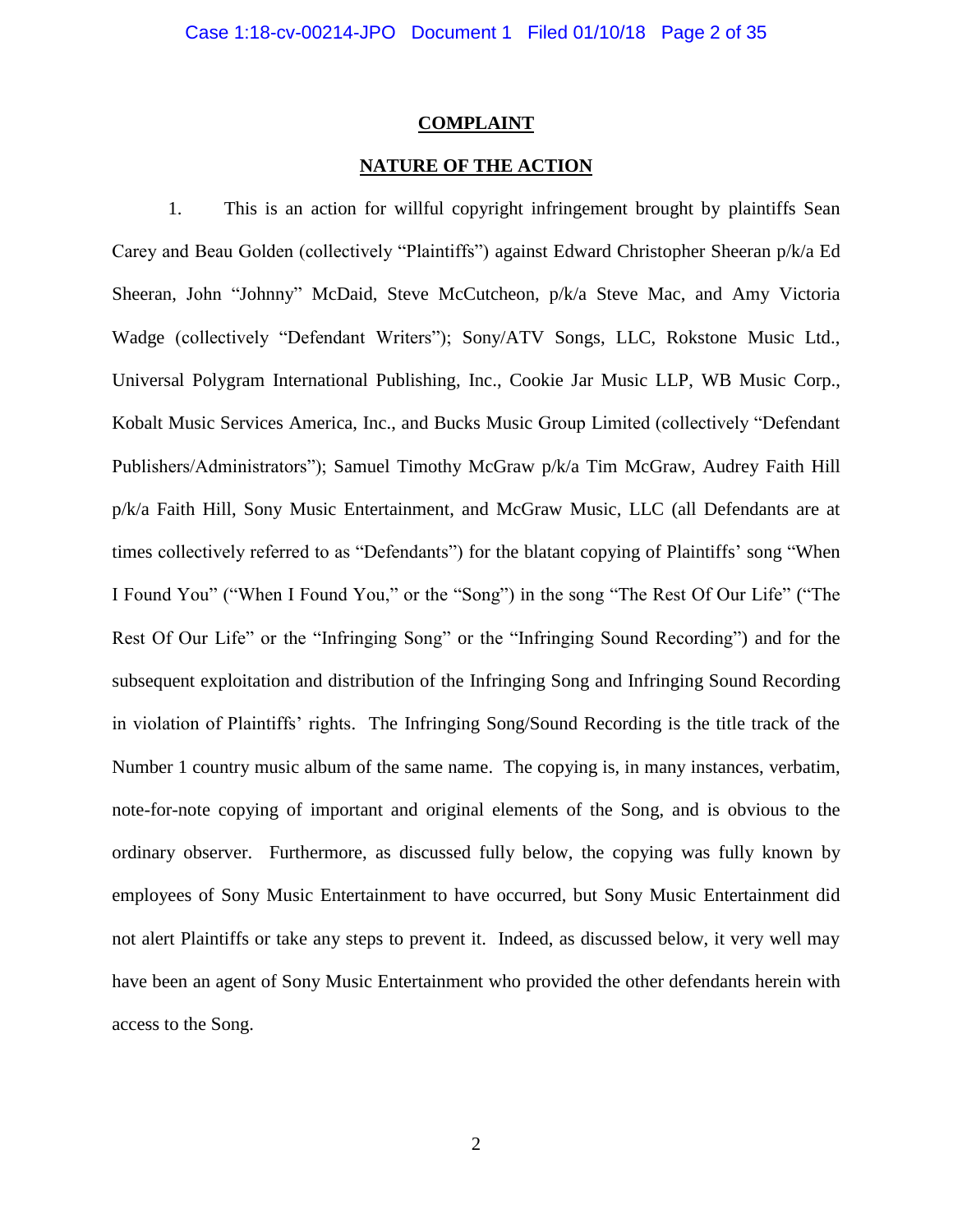#### **THE PARTIES**

2. Plaintiff Sean Carey ("Carey"), an individual, is a co-owner of the musical composition "When I Found You" which is duly registered with the United States Copyright Office as PA002068570. Carey is a resident of Sydney, Australia. Carey is a Record Producer and Engineer who has produced hundreds of records over the last ten years. Carey is an exguitarist from multi-platinum accredited band "Thirsty Merc," which achieved ARIA Gold and Platinum Sales Awards and received 5 ARIA award nominations.

3. Plaintiff Beau Golden ("Golden"), an individual, is a co-owner of the musical composition "When I Found You" which is duly registered with the United States Copyright Office as PA002068570. Golden is a resident of Sydney, Australia and is one of Australia's most in-demand keyboard players, musical directors, and songwriters.

4. Defendant Edward Christopher Sheeran p/k/a Ed Sheeran ("Sheeran"), an individual, is a co-writer of the Infringing Song "The Rest Of Our Life." Sheeran is a resident of Suffolk, England, but upon information and belief spends a substantial amount of time in this Judicial District. His company, GingerBread Man Records, is a label affiliated with Asylum Records UK/Atlantic Records. Atlantic Records is a Delaware corporation with its principal place of business in New York. Sheeran's compositions are published by Sony/ATV Music Publishing, LTD UK, which is headquartered in the United Kingdom but regularly does business in New York through its affiliate Sony/ATV Songs, LLC ("Sony/ATV"). Sony/ATV is headquartered in New York at 25 Madison Ave, 24th Floor, New York, NY 10010 and is incorporated in Delaware. Upon information and belief, Sheeran conducts systematic and continuous business in this Judicial District, and has generated substantial revenue from the exploitation of the Infringing Song in New York. Sheeran is signed to the New York based U.S.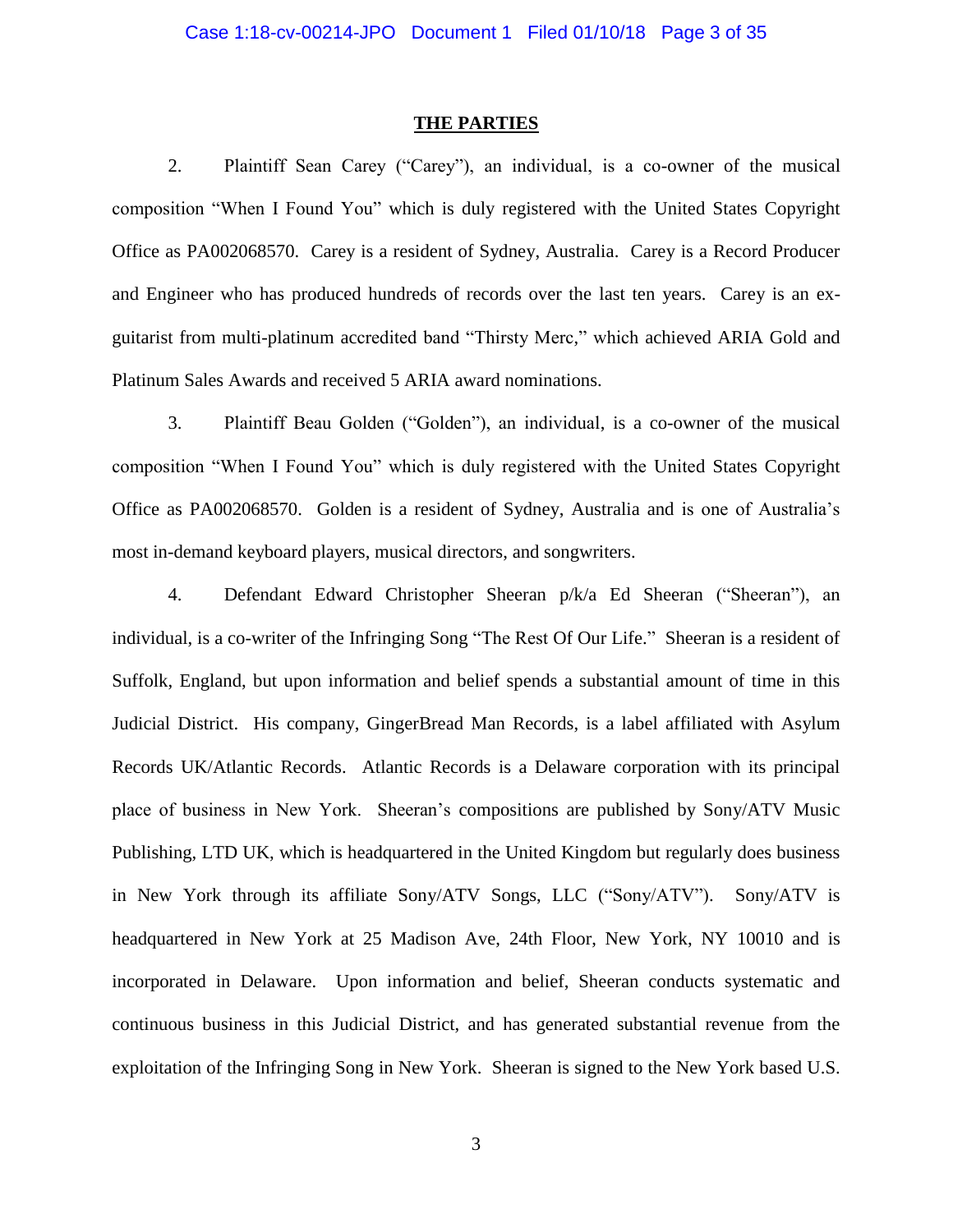### Case 1:18-cv-00214-JPO Document 1 Filed 01/10/18 Page 4 of 35

Performing Rights Organization BMI, which, upon information and belief, directs its actions on Sheeran's behalf in this Judicial District, and has licensed the Infringing Song, among others, for public performances in New York. BMI collects public performance royalties on Sheeran's behalf in this Judicial District, including royalties with respect to the Infringing Song. Upon information and belief, Sheeran has entered into agreements with Sony/ATV to exploit his interest in the Infringing Song, including issuing licenses and collecting royalties from the Infringing Song's exploitation. Upon information and belief, Sony/ATV has specifically directed its actions on behalf of Mr. Sheeran in this Judicial District through the issuing of licenses and the collection of royalties. Upon information and belief, the aforementioned entities all act as agents for Sheeran in this Judicial District, and Sheeran retains authorization and/or approval rights with respect to the Infringing Song. Upon information and belief, Sheeran has exercised his authorization and/or approval rights with respect to specific exploitations of the Infringing Song in New York.

5. Defendant John "Johnny" McDaid ("McDaid"), an individual, is a co-writer of the Infringing Song "The Rest Of Our Life". McDaid is a songwriter who has entered into an administration agreement with New York based Kobalt Music Services America, Inc. ("Kobalt"), with offices at Gansevoort St. 6th Floor New York, NY 10014. Kobalt administers McDaid's compositions, including the Infringing Song on his behalf in this Judicial District. McDaid is also affiliated with the publisher, Spirit Music Group, which is headquartered at 235 West 23rd Street 5th Floor New York, NY 10011. Upon information and belief, McDaid is a resident of Derry, Northern Ireland, but upon information and belief spends a substantial amount of time in this Judicial District. McDaid is a registered writer with BMI, a New York Corporation with its headquarters in New York. Through that affiliation, BMI controls 47.52%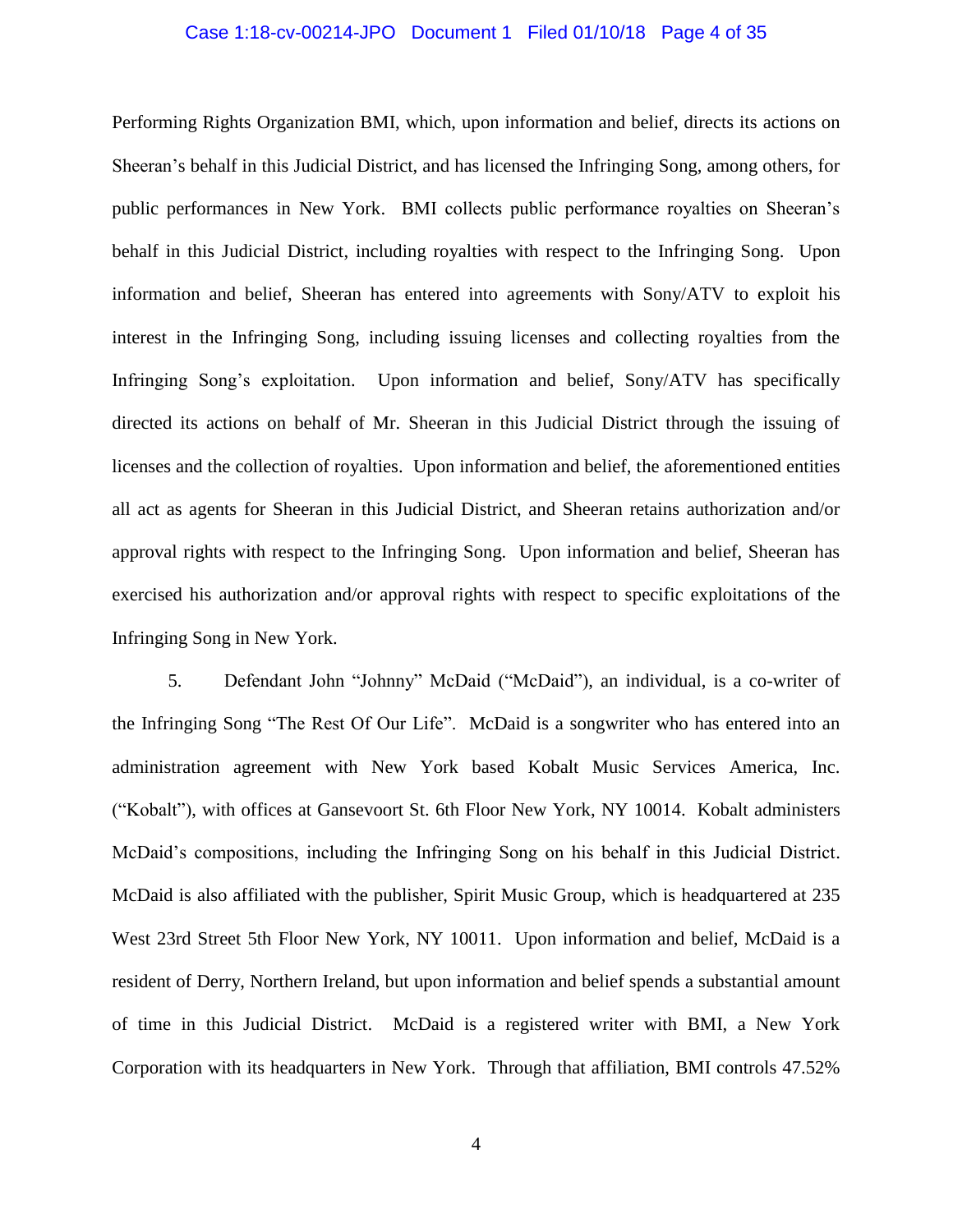#### Case 1:18-cv-00214-JPO Document 1 Filed 01/10/18 Page 5 of 35

of the Infringing Song for public performances, licenses the Infringing Song on McDaid's behalf in this Judicial District, and collects public performance royalties on his behalf in this Judicial District, including royalties with respect to the Infringing Song. Upon information and belief, McDaid conducts systematic and continuous business in this Judicial District, and has generated substantial revenue from the exploitation of the Infringing Song in New York. Upon information and belief, and through its agreement with McDaid, Kobalt has exploited McDaid's interest in the Infringing Song, including issuing licenses and collecting royalties from the Infringing Song's exploitation. Upon information and belief, Kobalt has specifically directed its actions on behalf of McDaid in this Judicial District through the issuing of such licenses and the collection of royalties. Upon information and belief, Kobalt's standard administration agreements, and specifically McDaid's administration agreement with Kobalt, provides McDaid authorization and/or approval rights over specific exploitations of the Infringing Song. Upon information and belief, McDaid has exercised his authorization and/or approval rights with respect to specific exploitation(s) of the Infringing Song in this Judicial District. Upon information and belief, McDaid has authorized and/or approved licenses in New York or with New York companies for the exploitation of the Infringing Song. The aforementioned entities all act as agents for McDaid in this Judicial District.

6. Defendant Steven McCutcheon p/k/a Steve Mac ("Mac"), an individual, is a cowriter of the Infringing Song "The Rest Of Our Life." Upon information and belief, Mac is a resident of Surrey, United Kingdom. Mac's work is published by Rokstone Music Ltd. ("Rokstone") Rokstone Music Ltd. is headquartered in the UK at Begbies, 9 Bonhill Street, London, EC2A 4DJ. Upon information and belief, Mac conducts systematic and continuous business in this Judicial District, and has generated substantial revenue from the exploitation of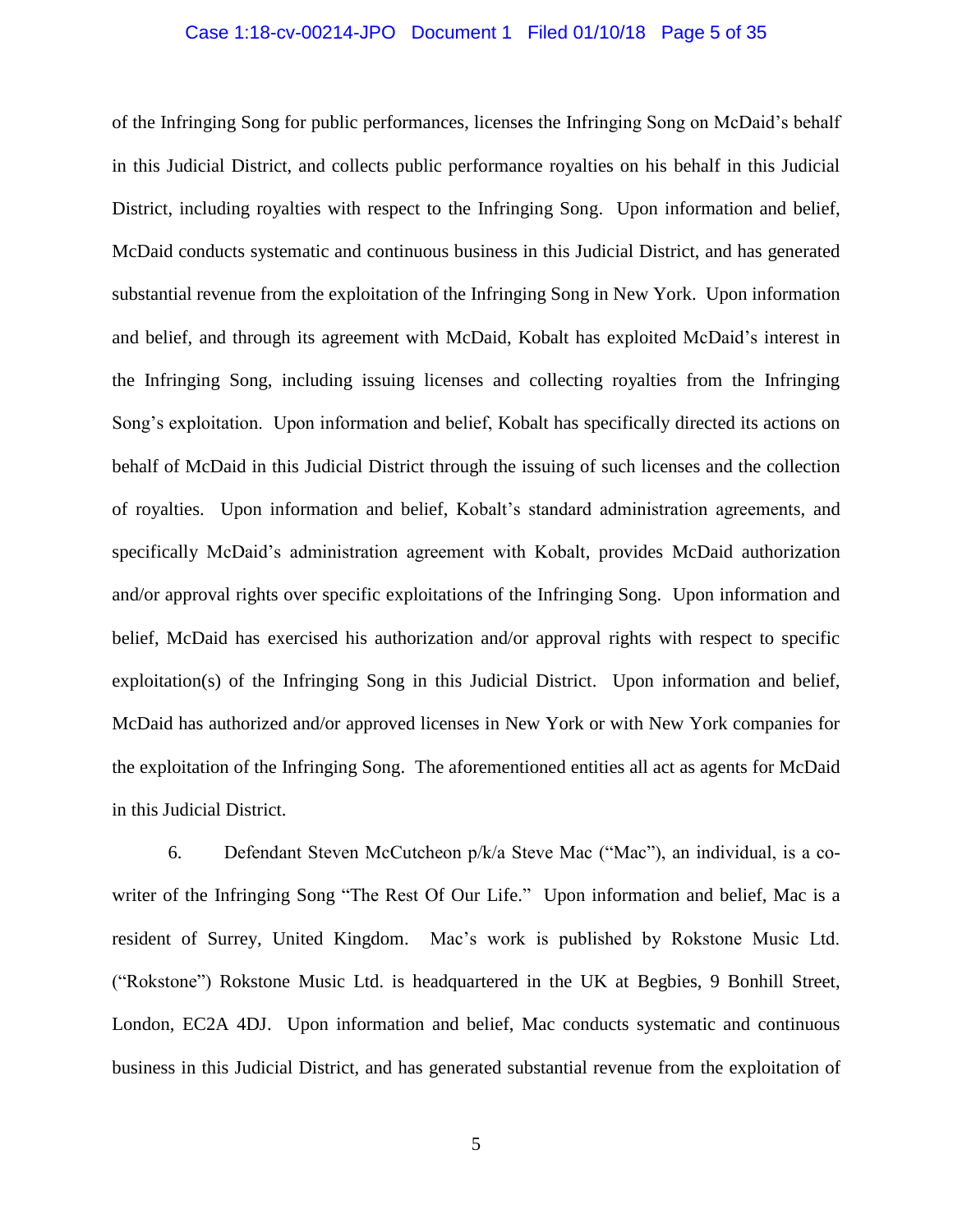### Case 1:18-cv-00214-JPO Document 1 Filed 01/10/18 Page 6 of 35

the Infringing Song in New York. Upon information and belief, Mac is signed with the New York headquartered Performing Rights Organization ASCAP, which, upon information and belief, directs its actions on Mac's behalf in New York, collects public performance royalties on his behalf in this Judicial District, and thereby serves as his agent in this Judicial District, all with respect to the Infringing Song, among other of his musical compositions. Upon information and belief, Mac has entered into agreements with Rokstone to exploit his interest in the Infringing Song and upon information and belief, Rokstone has specifically directed its actions on behalf of Mac in this Judicial District.

7. Defendant Amy Victoria Wadge ("Wadge"), an individual, is a co-writer of the Infringing Song "The Rest Of Our Life." Wadge is a resident of Backwell, Somerset, United Kingdom. Wadge's work is published by BDi Music Limited, which is headquartered in the UK and is located at Roundhouse 212 Regents Park Road, London NW1 8AW. Wadge's work is also published by Bucks Music Group Limited ("Bucks Music"), which is headquartered in the UK and is located at Roundhouse 212 Regents Park Road Entrance, London, NW1 8AW. Bucks Music has an international office in this Judicial District which, upon information and belief, exploits the Infringing Song on behalf of Wadge in this Judicial District. Wadge is additionally affiliated with Cookie Jar Music, LLP ("Cookie Jar"), which has a principal place of business located at 5th Floor, 89 New Bond Street, London, W1S 1DA. Upon information and belief, Cookie Jar is affiliated with WB Music Corp., which, upon information and belief, exploits the Infringing Song in the United States, including in New York. Upon information and belief, Wadge conducts systematic and continuous business in this Judicial District, and has generated substantial revenue from the exploitation of the Infringing Song in New York. Upon information and belief, Wadge is also signed with the New York based Performing Rights Organization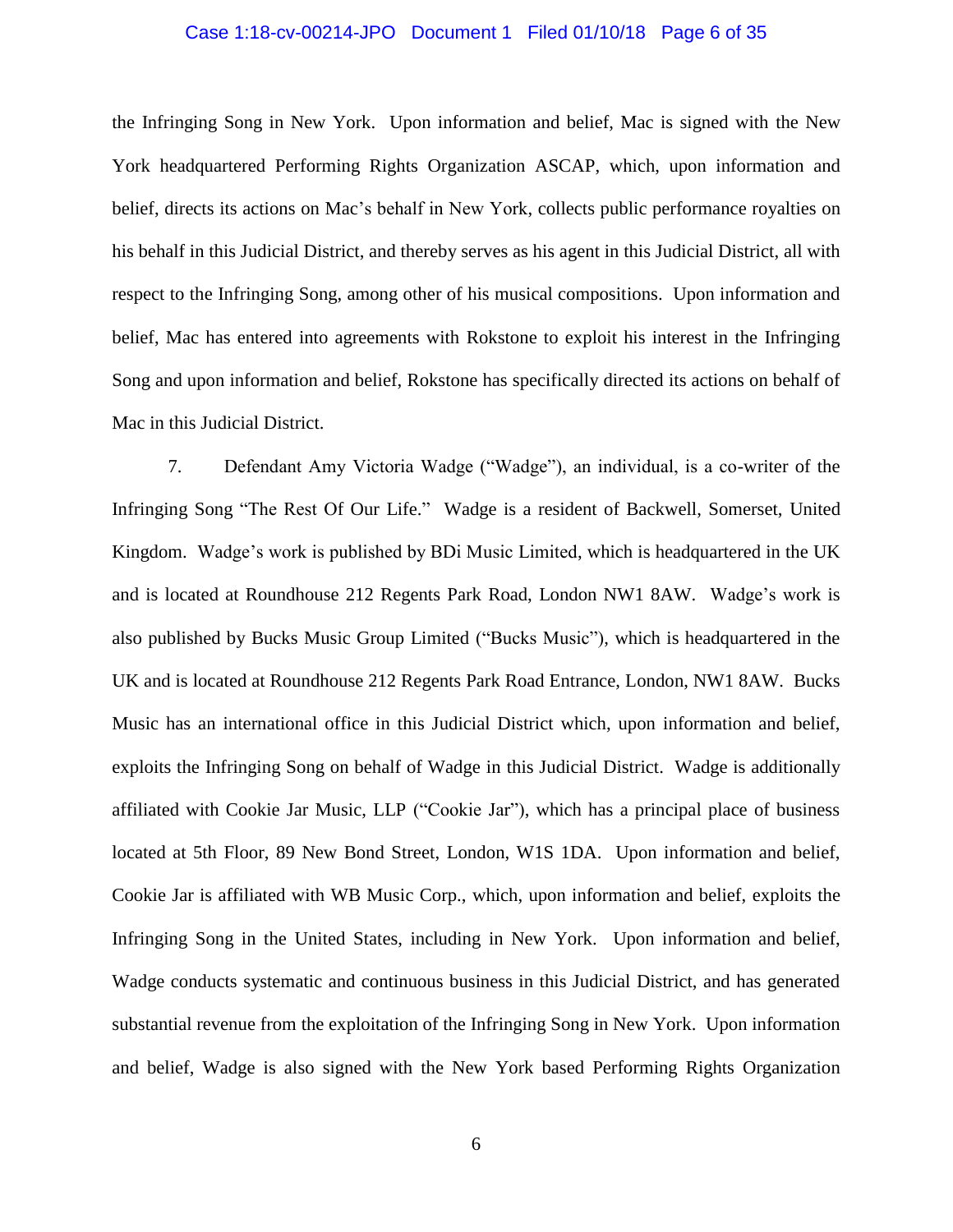### Case 1:18-cv-00214-JPO Document 1 Filed 01/10/18 Page 7 of 35

ASCAP, which, upon information and belief, directs its actions on Wadge's behalf in this Judicial District, and collects performance royalties on Wadge's behalf in this Judicial District, all with respect to the Infringing Song, among other of her works. Upon information and belief, both Bucks Music and ASCAP serve as Wadge's agent in this Judicial District.

8. Defendant Sony Music Entertainment ("Sony Music") is a Delaware General Partnership with its principal place of business at 550 Madison Avenue, New York, NY 10022. Upon information and belief, Sony Music released, manufactured, distributed, and is the exclusive licensee of the sound recording embodying the Infringing Song. The Infringing Song was released through Arista Nashville, which is a record label wholly owned by Sony Music Nashville, the country branch of Sony Music. Upon information and belief, Sony Music has distributed the Infringing Song in both the United States, including specifically in New York, and throughout the world, either directly or through its affiliates.

9. Defendant Samuel Timothy McGraw p/k/a Tim McGraw ("McGraw") is a Grammy Award winning, multi-platinum country music superstar, and is the sole owner of McGraw Music, which, upon information and belief, is the owner of the Infringing Sound Recording. McGraw is a performer of the song "The Rest of Our Life," a duet with wife Audrey Faith Hill. Upon information and belief, McGraw is a resident of the state of Tennessee. Upon information and belief, McGraw regularly conducts business in this Judicial District, and recently performed the Infringing Song in a performance in New York City. McGraw has performed the Infringing Song in other locations and for live broadcast on network television which was distributed nationwide, including in New York. Upon information and belief, McGraw generates substantial revenues from the exploitation and distribution of the Infringing Song throughout the world, including in New York. Upon information and belief, McGraw's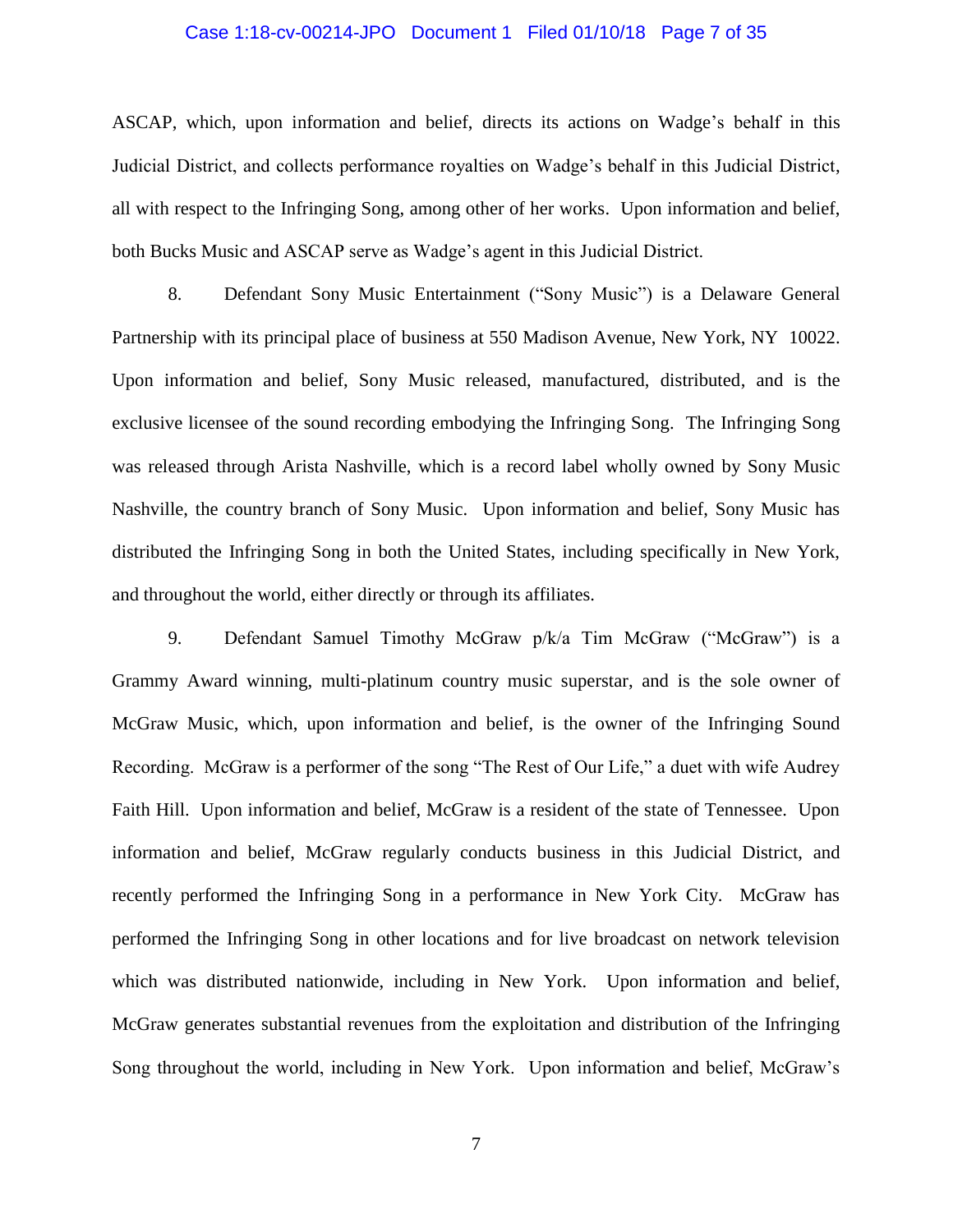### Case 1:18-cv-00214-JPO Document 1 Filed 01/10/18 Page 8 of 35

upcoming world tour, which will feature performances in New York, will include performances of the Infringing Song.

10. Defendant Audrey Faith Hill p/k/a Faith Hill ("Hill") is a Grammy Award winning, multi-platinum country music superstar. Hill is a performer of the song "The Rest Of Our Life," a duet with husband McGraw. Upon information and belief, Hill is a resident of the state of Tennessee. Upon information and belief, Hill regularly conducts business in this Judicial District, and recently performed the Infringing Song in a performance in New York City. Hill has performed the Infringing Song in other locations and for live broadcast on network television which was distributed nationwide, including in New York. Upon information and belief, Hill generates substantial revenues from the exploitation and distribution of the Infringing Song throughout the world, including in New York. Upon information and belief, Hill's upcoming world tour, which will feature performances in New York, will include performances of the Infringing Song.

11. Defendant McGraw Music, LLC, ("McGraw Music") is a Tennessee limited liability company with its principal place of business located at 3310 West End Avenue, Suite 400, Nashville, TN 37203. Upon information and belief, McGraw Music is the legal owner of the Infringing Sound Recording, which has been distributed in New York and throughout the United States. Upon information and belief, McGraw Music issued an exclusive license of the Infringing Sound Recording to Sony Music, which specifically allowed and contemplated Sony Music to distribute the Infringing Sound Recording in this Judicial District and elsewhere.

12. Defendant Sony/ATV Songs LLC ("Sony/ATV") is a Delaware corporation with its principal place of business at 550 Madison Avenue, New York, NY 10022. Upon information and belief, Sony/ATV serves as a music publisher of the Infringing Song. Upon information and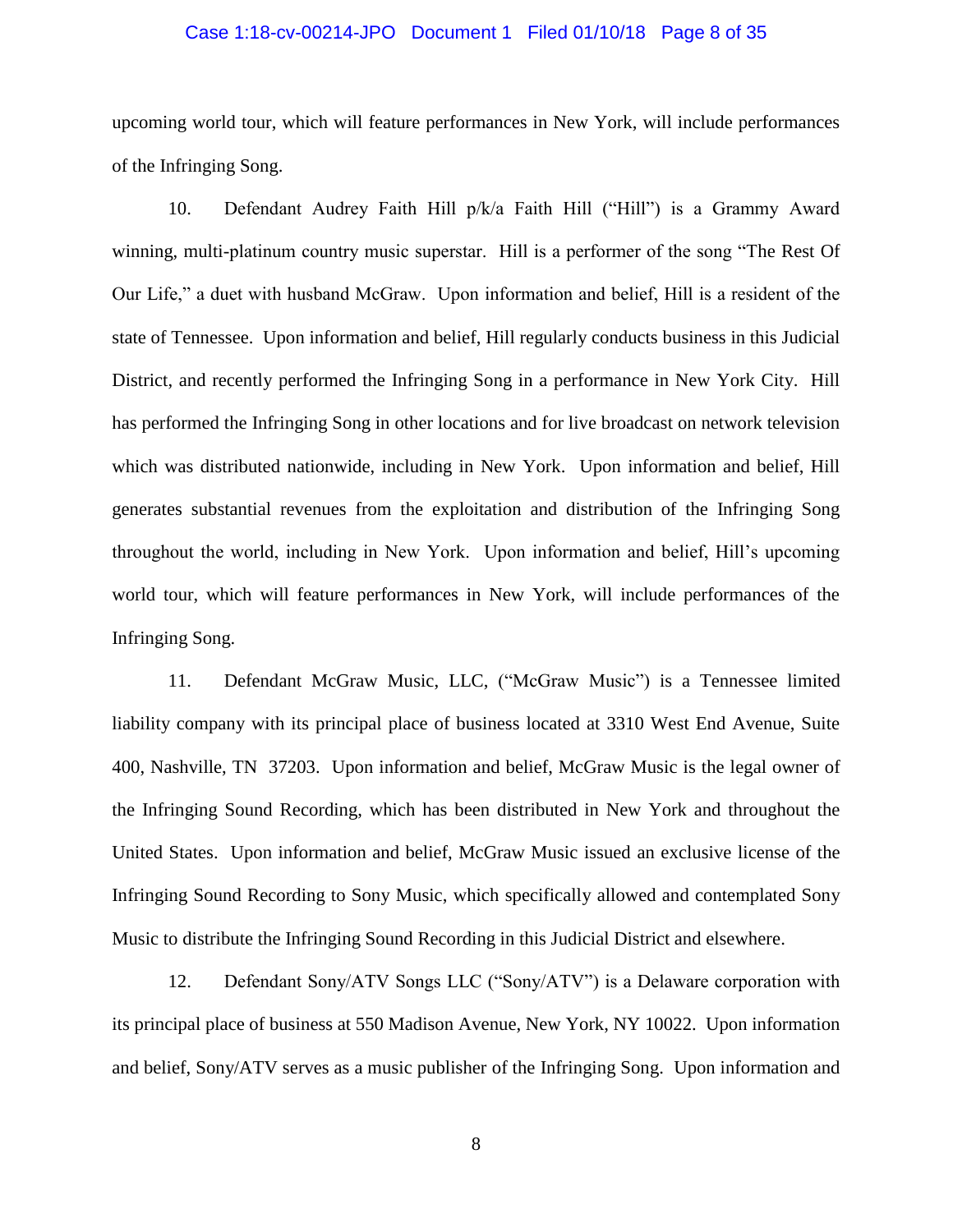### Case 1:18-cv-00214-JPO Document 1 Filed 01/10/18 Page 9 of 35

belief, Sony/ATV has exploited and distributed the Infringing Song. Sony/ATV is responsible for coordinating, among other things, the marketing, promotion, and sale and license of the musical composition "The Rest of Our Life" in the United States. Upon further information and belief, Sony/ATV entered into contracts which caused widespread exploitation of the Infringing Song in the United States, including licenses for exploitation of "The Rest Of Our Life" in New York. Upon further information and belief, Sony/ATV can be served via its registered agent The Prentice-Hall Corporation System, Inc. at 2711 Centerville Road Suite 400, Wilmington, DE 19808. Upon information and belief, Sony/ATV conducts systematic and continuous business in this Judicial District, including operating an office in this Judicial District, and has generated substantial revenue from the exploitation of "The Rest Of Our Life" in New York.

13. Defendant Kobalt Music Services America, Inc. ("Kobalt") is a Delaware corporation with a principle place of business at 2 Gansevoort St. 6th Floor, New York, NY 10014. Upon information and belief, Kobalt is the administrator of McDaid's share of the Infringing Song. Upon information and belief, Kobalt conducts systematic and continuous business in this Judicial District, including operating an office in this Judicial District, and has generated substantial revenue from the exploitation of "The Rest Of Our Life" in New York. Upon information and belief, Kobalt has an agreement with Defendant McDaid to exploit his interest in the Infringing Song in the United States, including issuing licenses for exploitation of "The Rest Of Our Life" in New York. Upon information and belief, the standard terms of Kobalt's administration agreements refer to Kobalt as an "agent." Upon information and belief, the standard terms of Kobalt's administration agreements require that Kobalt obtain written consent from the principal for certain types of licenses. Upon information and belief, the standard terms of Kobalt's administration agreements provide that Kobalt's principals retain the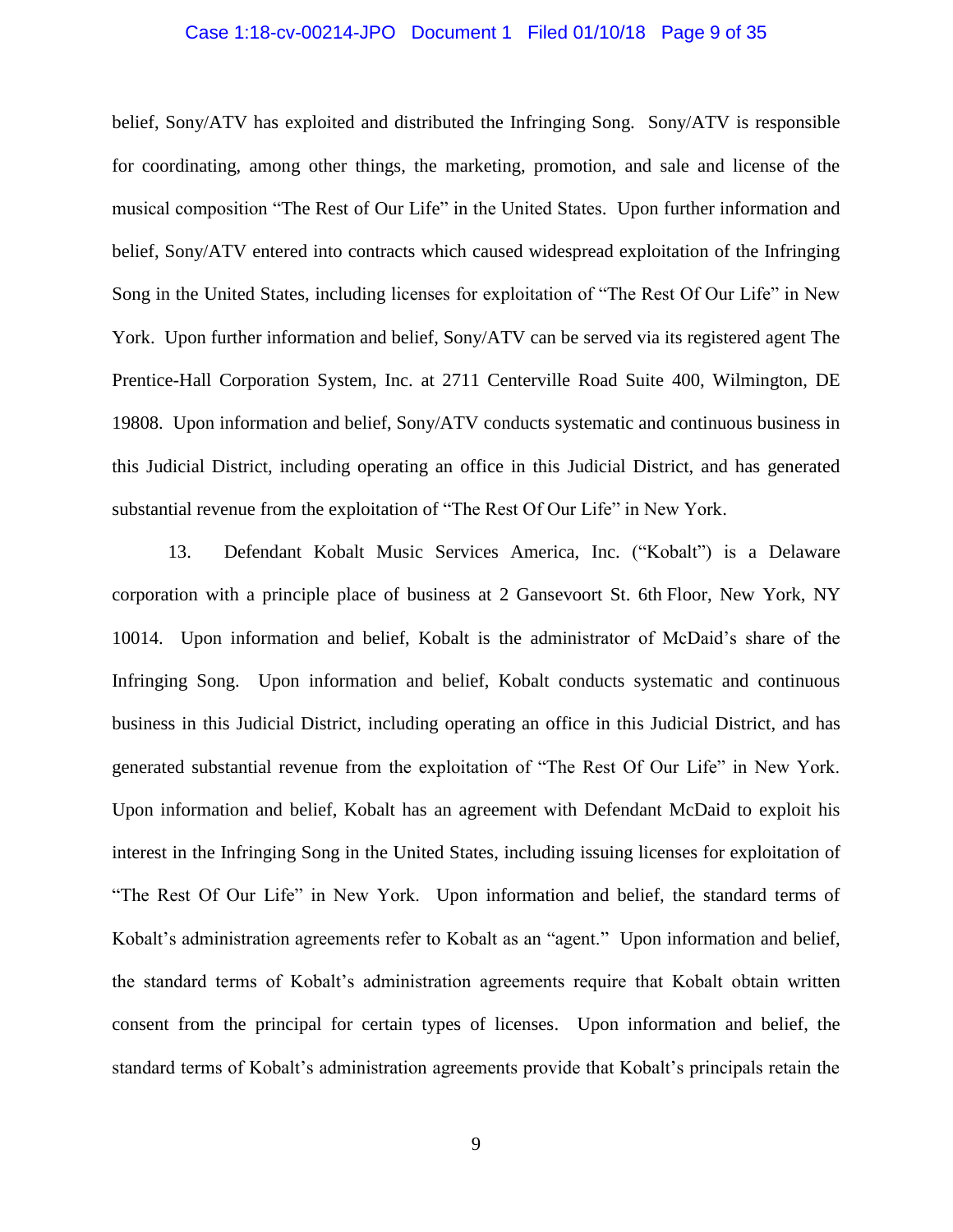# Case 1:18-cv-00214-JPO Document 1 Filed 01/10/18 Page 10 of 35

control to authorize and/or approve certain types of licenses. Upon information and belief, McDaid's administration agreement with Kobalt provides McDaid authorization and/or approval rights over specific exploitations of the Infringing Song. Upon information and belief, McDaid has exercised his authorization and/or approval rights with respect to specific exploitation(s) of the Infringing Song in this Judicial District. Upon information and belief, McDaid has authorized and/or approved licenses in New York or with New York companies for the exploitation of the Infringing Song. Upon information and belief, defendant Kobalt, and affiliated Kobalt entities around the world, operate as a single entity, including through the sharing of employees, resources, and all other business activities.

14. Defendant Bucks Music Group Limited ("Bucks Music") is headquartered in the United Kingdom and is located at Roundhouse 212 Regents Park Road Entrance, London, NW1 8AW. Bucks Music has an international office in New York. Upon information and belief, Bucks Music conducts systematic and continuous business in this Judicial District, including operating an office in this Judicial District, and has generated substantial revenue from the exploitation of "The Rest Of Our Life" in New York with respect to the Infringing Song. Upon information and belief, Bucks Music has an agreement with Defendant Wadge to exploit her interest in the Infringing Song in the United States, including issuing licenses for exploitation of "The Rest Of Our Life" in New York.

15. Defendant Rokstone Music Ltd. ("Rokstone") is a U.K. company headquartered at Begbies, 9 Bonhill Street, London, EC2A 4DJ. Upon information and belief, Rokstone serves as a music publisher of the Infringing Song for Defendant Mac's share of the Infringing Song and is affiliated with Universal Polygram International Publishing, Inc., ("Universal") which administers Rokstone's interests in the United States. Upon information and belief, Rokstone,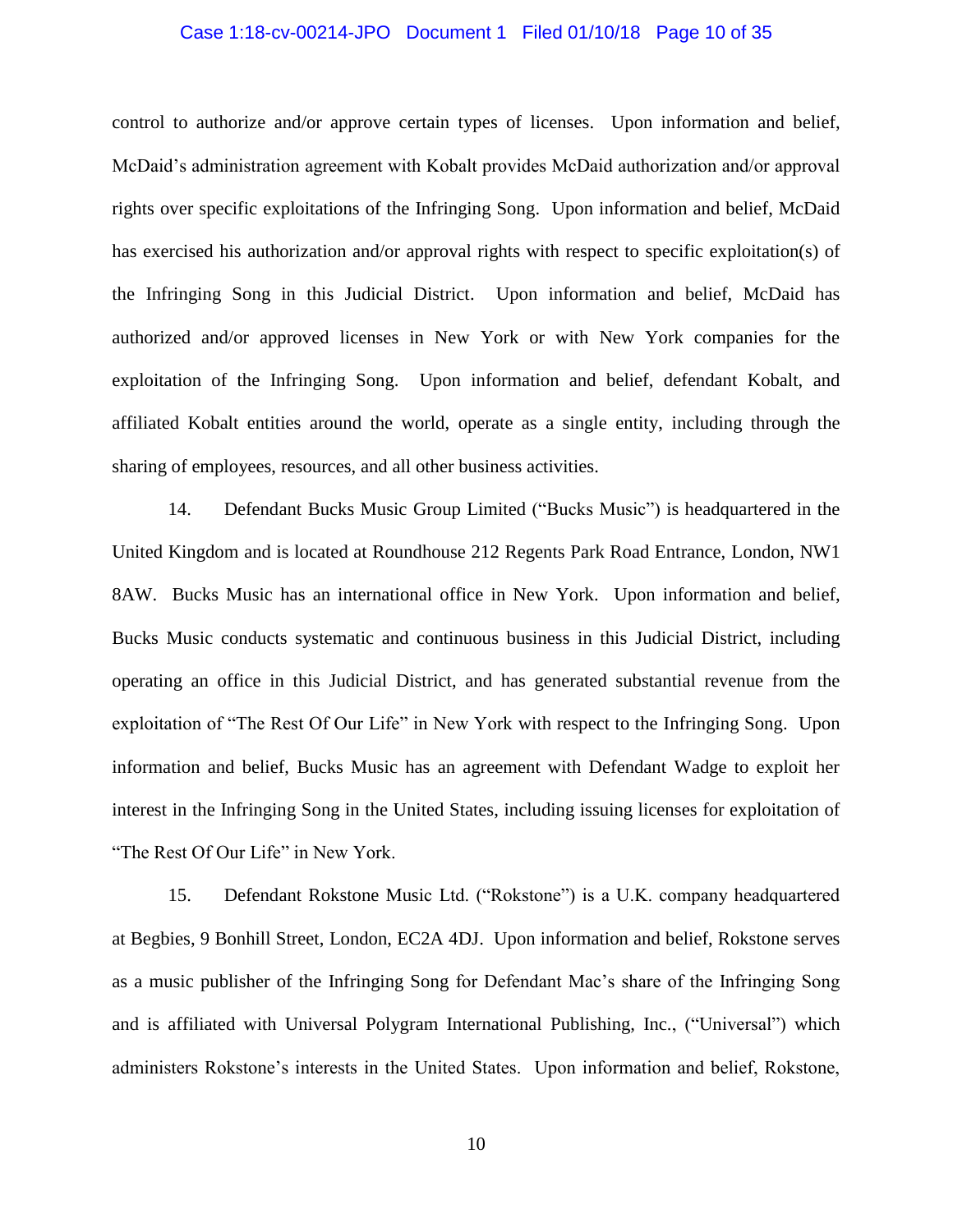### Case 1:18-cv-00214-JPO Document 1 Filed 01/10/18 Page 11 of 35

through its affiliation with Universal, conducts systematic and continuous business in this Judicial District and has generated substantial revenue from the exploitation of "The Rest Of Our Life" in New York with respect to the Infringing Song.

16. Defendant Universal Polygram International Publishing Inc. ("Universal") is a Delaware corporation with its principal place of business 2100 Colorado Avenue, Santa Monica, CA 90404. Upon information and belief, Universal conducts systematic and continuous business in this Judicial District and has generated substantial revenue from the exploitation of "The Rest Of Our Life" in New York. Upon information and belief, Universal has an agreement with Rokstone to exploit Defendant Mac's interest in the Infringing Song in the United States, including in New York.

17. Defendant Cookie Jar Music LLP ("Cookie Jar") is a U.K. company with its principal place of business located at 5th Floor, 89 New Bond Street, London, W1S 1DA. Upon information and belief, Cookie Jar serves as a music publisher for Defendant Wadge's share of the Infringing Song and is affiliated with WB Music Corp., which administers Cookie Jar's interests in the United States. Upon information and belief, Cookie Jar, through its affiliation with WB Music Corp., conducts systematic and continuous business in this Judicial District, including with respect to the Infringing Song, and has generated substantial revenue from the exploitation of "The Rest Of Our Life" in New York.

18. Defendant WB Music Corp. ("WB Music") is a California corporation with its principal place of business at 10585 Santa Monica Blvd., Los Angeles, CA 90025. Upon information and belief, WB Music conducts systematic and continuous business in this Judicial District, including operating an office in this Judicial District, and has generated substantial revenue from the exploitation of "The Rest Of Our Life" in New York. Upon information and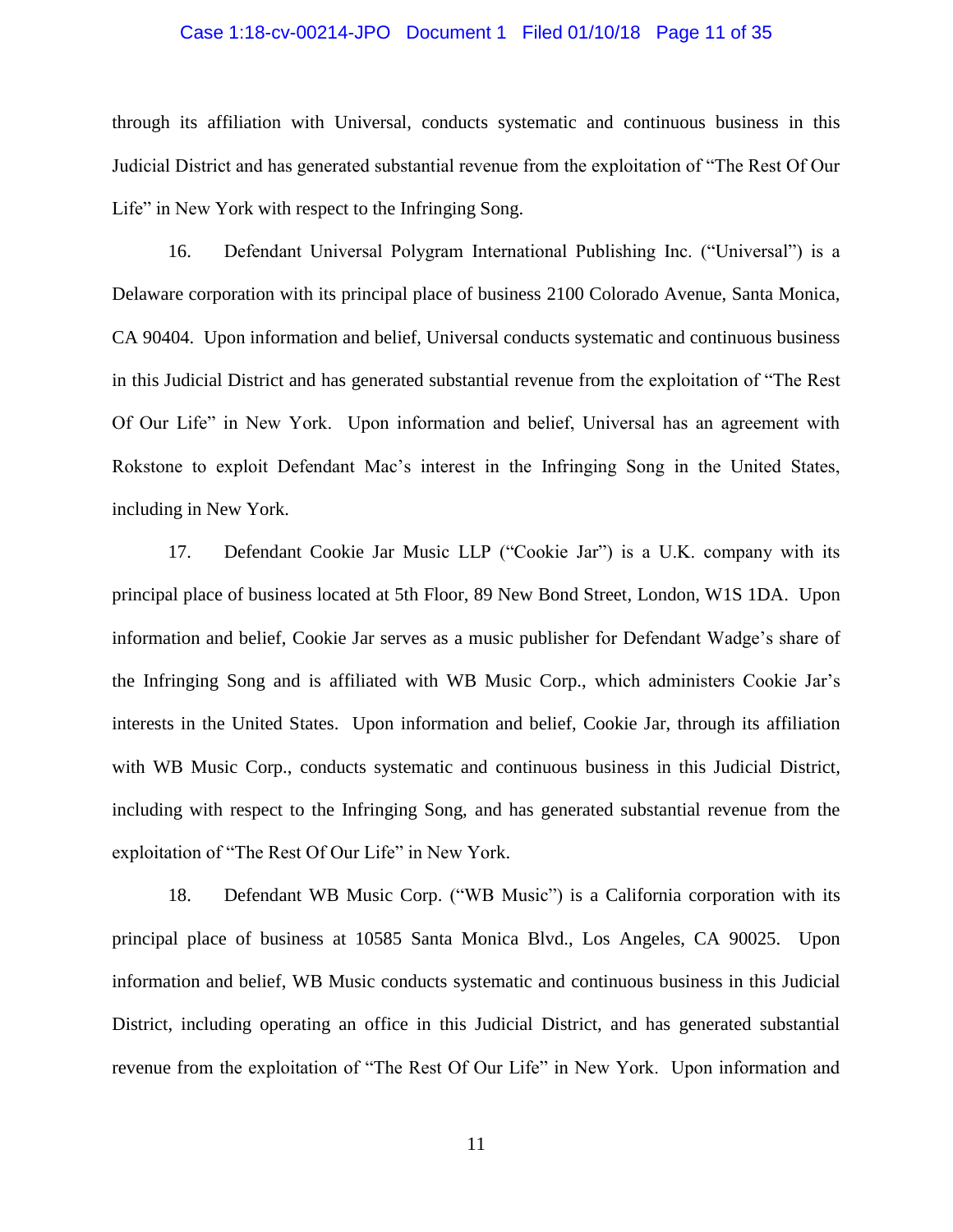### Case 1:18-cv-00214-JPO Document 1 Filed 01/10/18 Page 12 of 35

belief, WB Music has an agreement with Cookie Jar to exploit Defendant Wadge's interest in the Infringing Song in the United States, including in New York.

#### **JURISDICTION AND VENUE**

19. The jurisdiction of this Court with respect to the copyright infringement claims is based upon 28 U.S.C. §§ 1331 and 1338(a) in that the controversy arises under the Copyright Act and Copyright Revision Act of 1976 (17 U.S.C. § 101 et seq.), which is within the exclusive jurisdiction of federal courts pursuant to 28 U.S.C. § 1331.

20. This Court has general personal jurisdiction over any individual Defendants which reside in or may be considered at home in New York, and any of the corporate Defendants that have a principle place of business or that are incorporated in New York, as discussed more fully herein.

21. This Court has specific personal jurisdiction over Defendants given the systematic and continuous business contacts of both corporate and individual Defendants in New York with respect to the Infringing Song and Infringing Sound Recording (discussed above in the party section and further below), which, collectively, prove purposeful availment to New York.

22. Plaintiffs' claims implicate widespread, pervasive infringement of a copyright owned by Plaintiffs. Among other things, and as explained more fully below:

23. Defendants offered the Infringing Song for sale in New York and/or authorized the same.

24. Defendants advertised the Infringing Song to New York residents.

25. Defendants benefited substantially from the sale of a substantial number of copies of the Infringing Song in New York.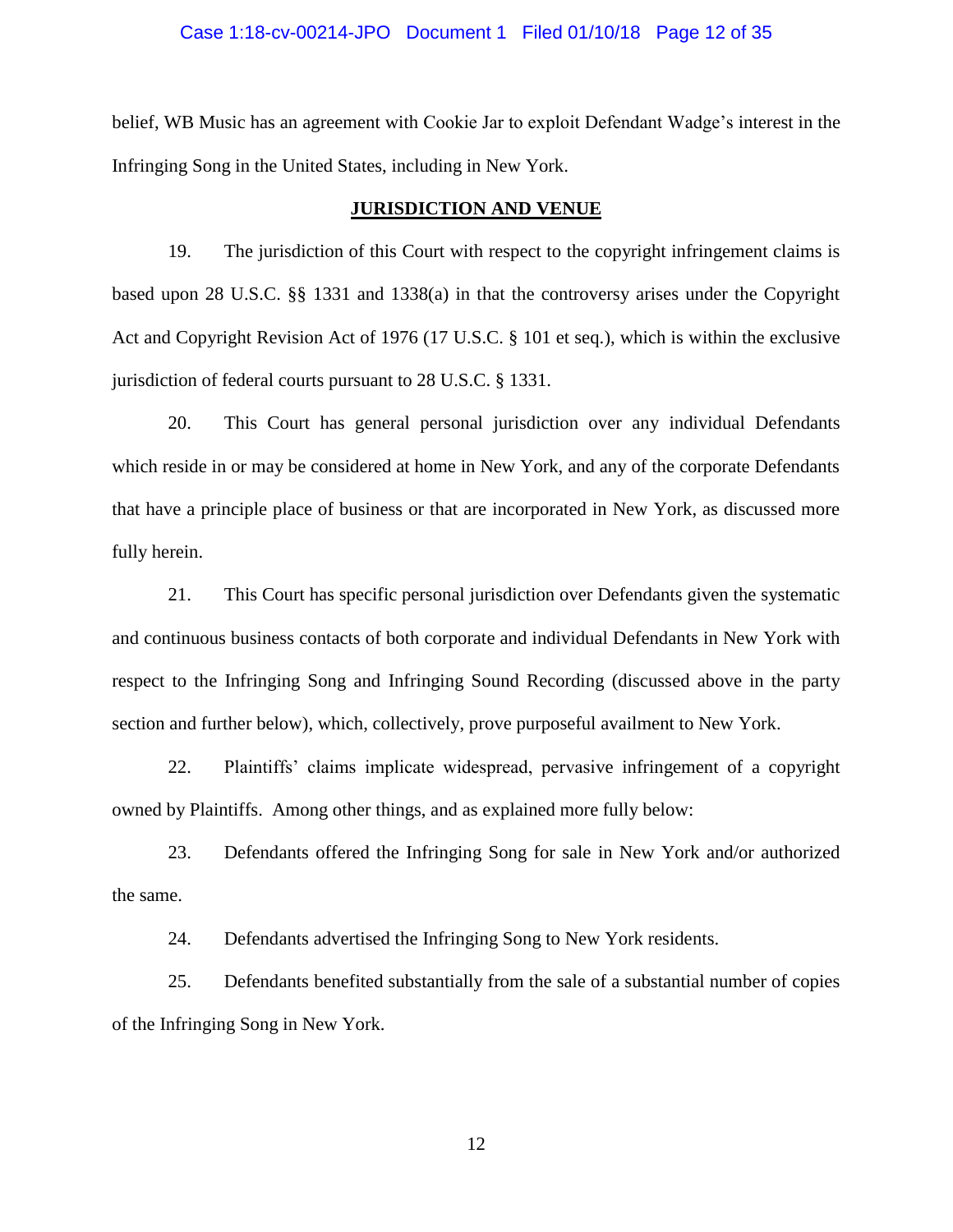# Case 1:18-cv-00214-JPO Document 1 Filed 01/10/18 Page 13 of 35

26. Defendants licensed and/or authorized the licensing of the Infringing Song with New York companies and for exploitation in New York.

27. A substantial number of purchasers of the Infringing Song are New York residents.

28. Defendants are, at a minimum, constructively aware of their continuous and substantial commercial interactions with New York residents.

29. A coordinated plan existed among all Defendants to distribute the Infringing Song and Infringing Sound Recording throughout the United States, including New York and this Judicial District.

30. Defendants actively participated in and/or authorized the unauthorized and unlawful manufacture of the Infringing Song and Infringing Sound Recording in this Judicial District.

31. Defendants actively participated in the unauthorized and unlawful distribution of the Infringing Song to New York residents and in this Judicial District.

32. Defendants have generated, and will generate touring revenues from the unauthorized and unlawful exploitation of the Infringing Song, including receiving substantial revenue from such exploitation in New York and this Judicial District.

33. Defendants Hill and McGraw have publicly performed the Infringing Song in New York.

34. Defendants, individually and collectively, have generated substantial revenue from the exploitation of the Infringing Song in New York and in this Judicial District.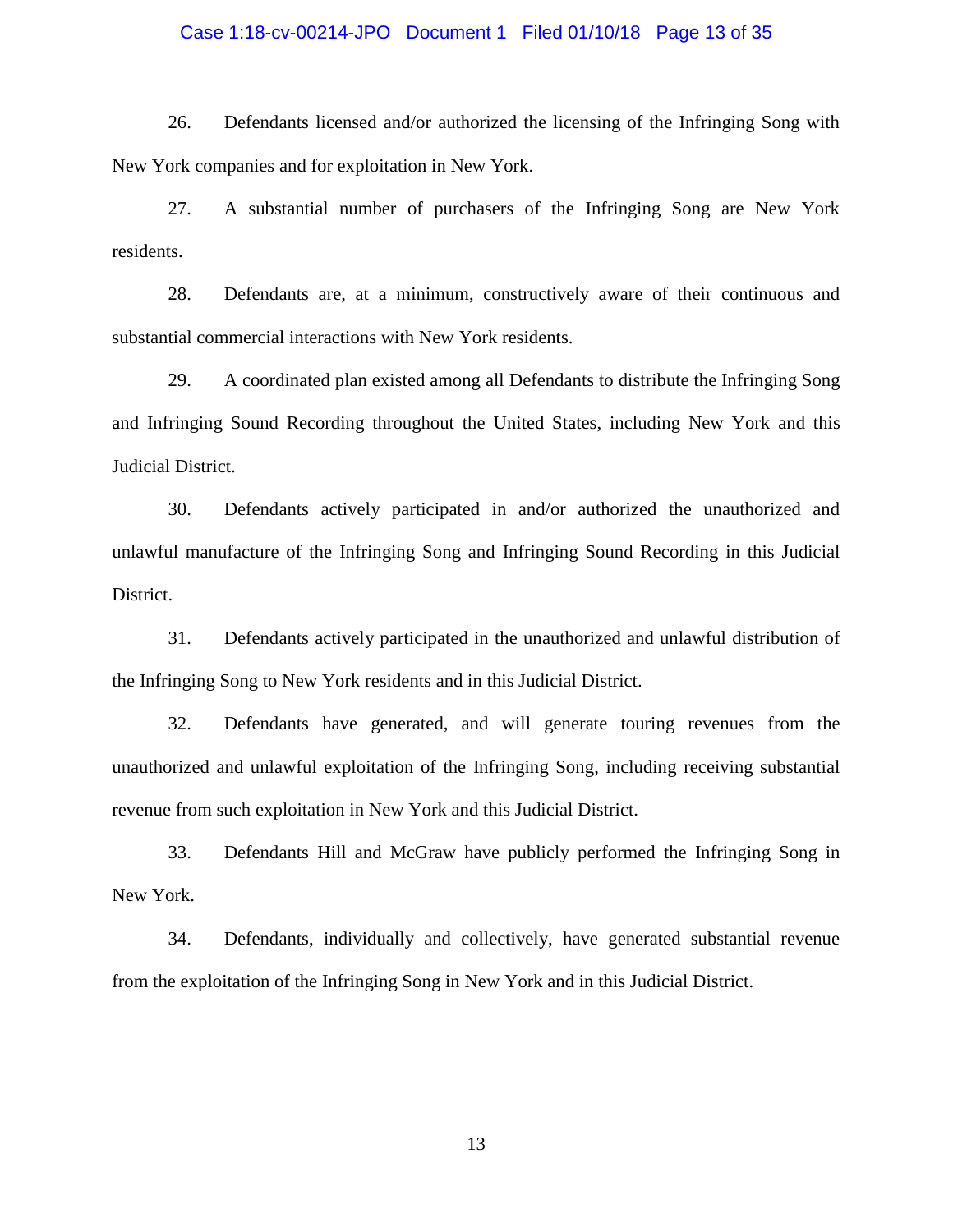### Case 1:18-cv-00214-JPO Document 1 Filed 01/10/18 Page 14 of 35

35. Defendants have knowingly and willfully exploited the Infringing Song and Infringing Sound Recording in New York, and the harm resulting from such infringement was knowingly directed at Plaintiffs.

36. Defendants have licensed, or authorized their agents to license, the Infringing Song and Infringing Sound Recording with New York companies and for exploitation in New York

37. The Defendants facilitated the infringing acts occurring in the United States, and actively participated in a scheme aiding, inducing, and contributing to copyright infringement in the United States and in this Judicial District. Furthermore, as discussed fully above in the Parties Section, many of the Defendants have also entered into agreements with New York companies, or companies that have a significant presence in New York, and this Judicial District, to act as their agents, with the intention that such contracts will be performed in New York with respect to the Infringing Song and Infringing Sound Recording.

38. For those Defendants primarily based out of the U.K., given their willful and knowing exploitations of the Infringing Song in New York, and their retention of agents in this Judicial District with respect to the Infringing Song, each could certainly reasonably anticipate being haled into a court in the United States, and New York specifically. Thus, jurisdiction could also be exercised constitutionally in this Court pursuant to Rule  $4(k)(2)$ .

39. Discovery will reveal other facts establishing the jurisdiction of this Court in this action.

40. Venue is proper in this Judicial District pursuant to 28 U.S.C. §§ 1391 and 1400(a) because Defendants are subject to personal jurisdiction in this Judicial District and have committed unlawful acts of infringement in this Judicial District.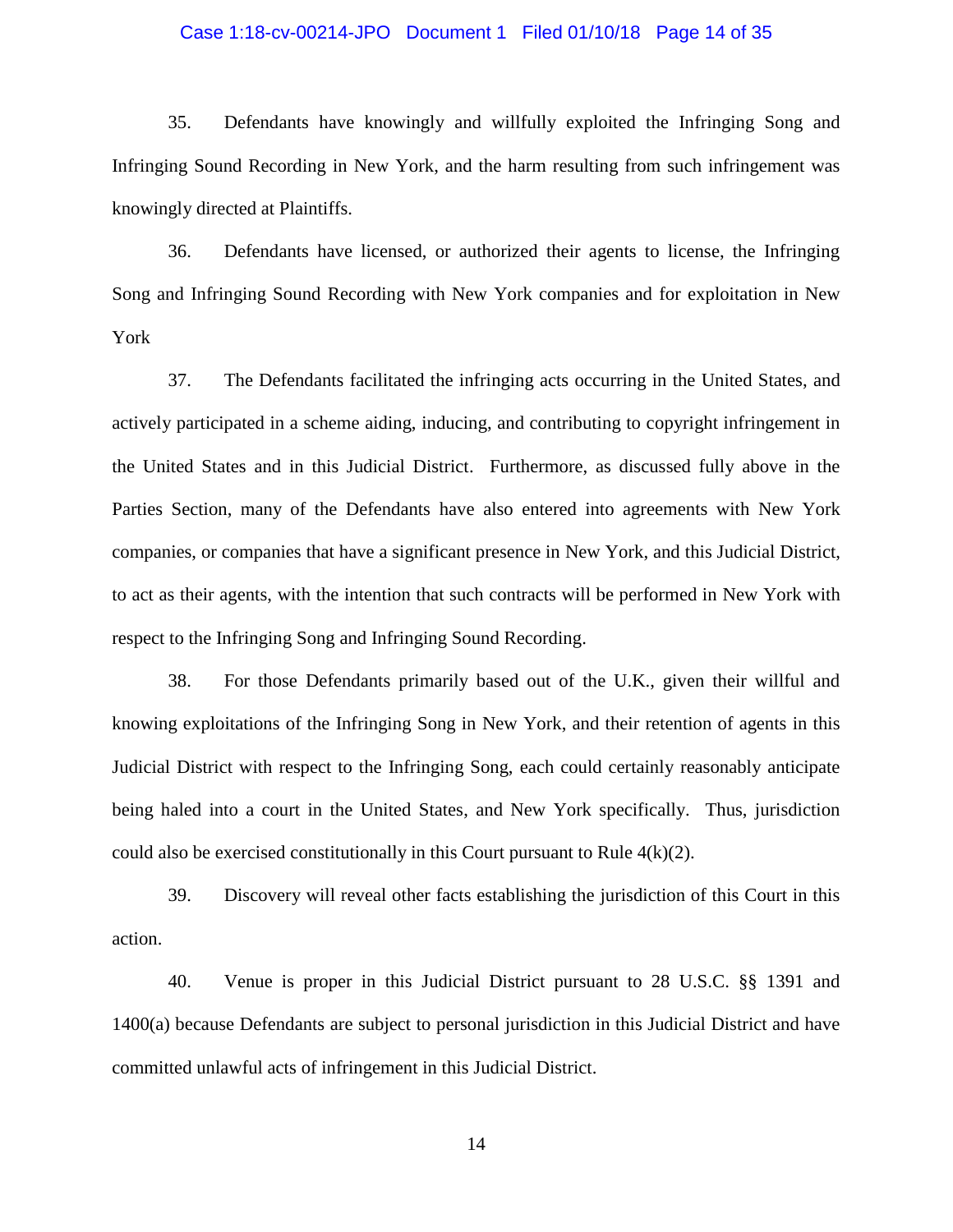### **FACTUAL ALLEGATIONS**

41. "When I Found You" (the "Song") was written in 2014 by Australian songwriters Carey, Golden, and Jasmine Rae Eldridge  $p/k/a$  Jasmine Rae. Each have a long history in the music industry as writers, producers, and/or performers including holding record deals with major labels and music direction positions with Netflix. All three writers have maintained excellent professional relationships and communication since the Song's creation.

42. A sound recording of the Song embodying the vocal performance of Jasmine Rae was released on ABC Records in 2015. The Song was a success and reached Number 1 on The Music Network's 2016 Australian Country Chart and was the most played Australian country song on the radio in 2016. To date, the Song has received over 150,000 streams on Spotify and 58,000 views on YouTube.

43. Upon information and belief, the Infringing Song was written in 2017 by the Defendant Writers. Subsequently, the Infringing Sound Recording was recorded in parts at Blackbird Studio D, Nashville, Tennessee; Capitol Studios, Hollywood, California; Ocean Way Studio A, Nashville, Tennessee; and The Metal Building, Nashville, Tennessee. The Infringing Sound Recording featured Defendants McGraw and Hill and was released by Sony Music's Arista Nashville label, under an exclusive license from McGraw Music, as a single on October 5, 2017 and on a full length album entitled "The Rest Of Our Life" on November 17, 2017.

## **DISCOVERY OF THE INFRINGING SONG/SOUND RECORDING AND ACCESS TO THE SONG**

44. On December 13, 2017, Jasmine Rae and Mr. Golden came to Mr. Carey's studio so the three could write new music together. During the writing session, Ms. Rae mentioned to Mr. Carey and Mr. Golden that a fan had tweeted her asking if she had heard the new Tim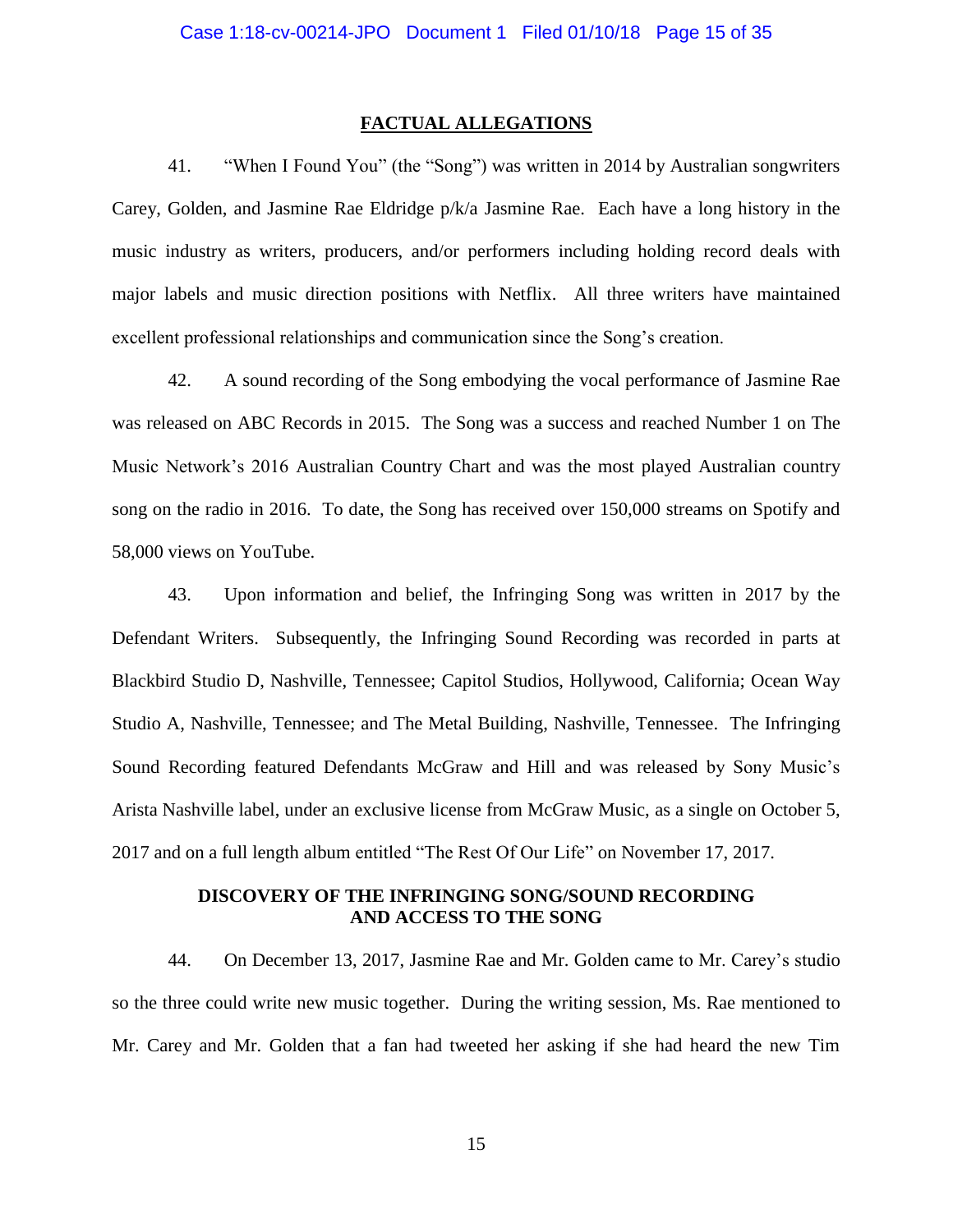# Case 1:18-cv-00214-JPO Document 1 Filed 01/10/18 Page 16 of 35

McGraw and Faith Hill song because it "sounds remarkably like 'When I Found You.'" Ms. Rae indicated that the songs sounded similar.

45. During this same conversation, Ms. Rae suggested making a video pointing out the similarities between "When I Found You" and the Infringing Song that could be posted to Facebook in order to gain additional exposure for "When I Found You". Ms. Rae's comments about the similarities between "When I Found You" and "The Rest Of Our Life" piqued Plaintiffs' curiosity, so Mr. Carey and Mr. Golden decided to listen to the Infringing Sound Recording. From the very first notes, it was immediately apparent to Mr. Carey and Mr. Golden that the similarities between the two works were far more than coincidental. In fact, it was clear that "The Rest Of Our Life" was almost a note for note copy of "When I Found You."

46. Mr. Carey and Mr. Golden pointed out these obvious similarities to Ms. Rae and raised concerns that this was a case of copyright infringement. Ms. Rae agreed with Plaintiffs' analysis and it was decided that actions should be taken to protect their collective rights. At no point did Plaintiffs or Ms. Rae grant any Defendants a license for use of "When I Found You" in the Infringing Song or Infringing Sound Recording, whether express or implied.

47. Plaintiffs and Ms. Rae decided to consult legal counsel to determine the best way to protect their interests. Shortly thereafter, Ms. Rae stated that she wanted to involve her boyfriend, Tim Holland, in the process of talking to potential legal counsel. Mr. Holland is a marketing manager for Sony Music Entertainment. On a conference call between Plaintiffs, Mr. Holland, and Ms. Rae, Mr. Holland disclosed that he was aware of the Infringing Song and had played it for a co-worker at Sony Music who also noted the striking similarities between the Infringing Song and Plaintiffs' Song. Mr. Holland also disclosed that he knew there were four writers of the Infringing Song, including Defendant Sheeran.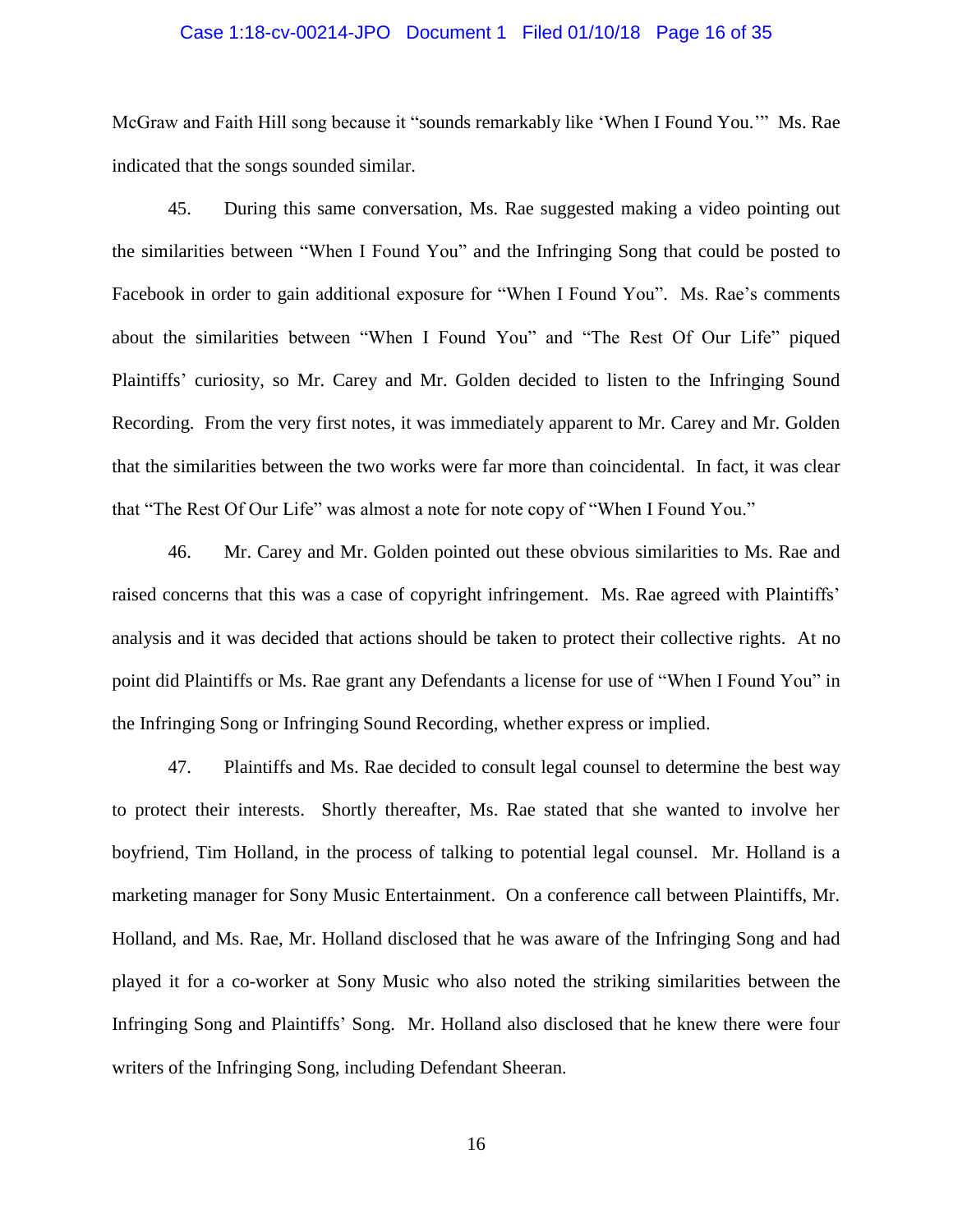# Case 1:18-cv-00214-JPO Document 1 Filed 01/10/18 Page 17 of 35

48. Shocked by these revelations regarding the theft of their work, Plaintiffs increased their efforts to identify and retain legal counsel. Shortly thereafter, on December 19, 2017, Plaintiffs met with Ms. Rae to discuss a plan for moving forward with this action. During this meeting, Ms. Rae raised concerns about bringing any action for infringement out of fear that Mr. Holland would face repercussions from Sony Music due to his relationship with a plaintiff in an action naming his employer as a defendant. Despite these reservations, Ms. Rae and Plaintiffs agreed to move forward because protecting their creative work was of the utmost importance. It was decided that Mr. Carey would draft a letter to counsel indicating that all three writers were prepared to move forward with an action for infringement of their work. Ms. Rae's only caveat was that she be allowed to speak to Mr. Holland prior to the letter being sent.

49. The next morning, December 20, 2017, Ms. Rae sent an email requesting that all three writers of the Song meet with Mr. Holland to discuss the implications of moving forward with any legal action. Plaintiffs indicated that such a meeting could cause problems for Mr. Holland because it could appear to Sony Music that he was assisting in bringing a legal action against his employer. Plaintiffs were concerned that Mr. Holland could face retribution for his participation in or knowledge of their suit, and wanted to avoid putting him in a compromised position. Ms. Rae indicated that Mr. Holland was already concerned about losing his job, but wanted to meet anyway.

50. Plaintiffs met in person with Ms. Rae and Mr. Holland on December 21, 2017. During this conversation, Mr. Holland admitted to knowing about the Infringing Song months in advance of its release because he was tasked with promoting and marketing the Infringing Song and Infringing Sound Recording before its release. When questioned by Plaintiffs as to his silence about the similarities between "When I Found You" and the Infringing Song/Infringing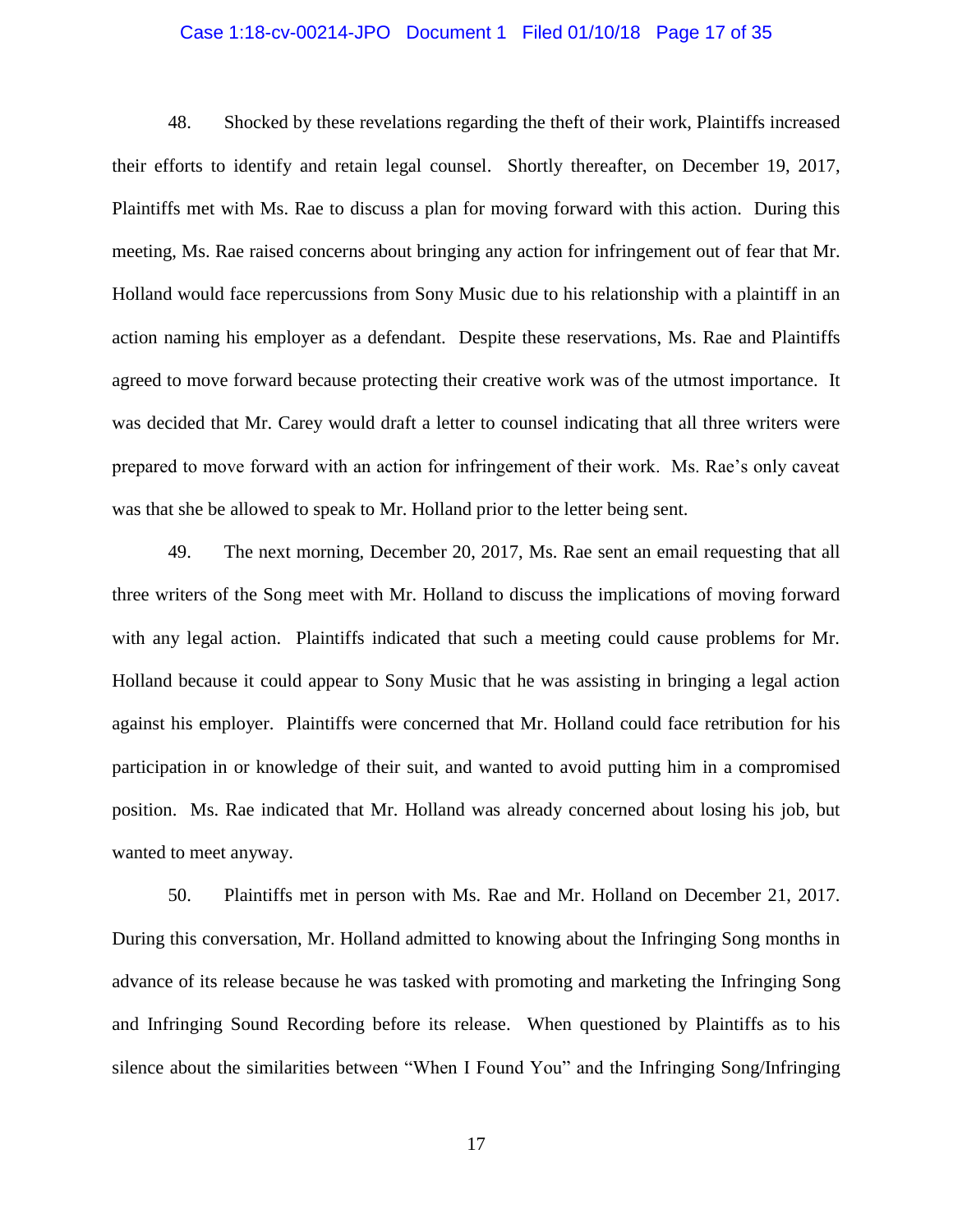# Case 1:18-cv-00214-JPO Document 1 Filed 01/10/18 Page 18 of 35

Sound Recording, Mr. Holland stated he did not want to lose his job with Sony Music. Mr. Holland also stated that he frequently works with Sony Music Nashville and that he directly communicates with their offices as part of his job. When pressed further by Plaintiffs, Mr. Holland indicated that he had known that the songs were substantially similar for more than two months prior to the October 5, 2017 release date of the Infringing Song/Infringing Sound Recording.

51. Plaintiffs became suspicious that not only was Mr. Holland aware of the copying of "When I Found You" by the Defendant Writers far in advance of the Infringing Song/Sound Recordings' release, but also that he was instrumental in bringing Plaintiffs' work to the attention of the Defendants and likely provided access to it. Indeed, it strains credibility to believe that it is just a coincidence that the Infringing Song/Infringing Sound Recording, a blatant note for note copy of the Song, was created without Mr. Holland's providing access, when Mr. Holland is the boyfriend of one of the writers of the Song. In support of this position, Plaintiffs allege, upon information and belief, that Mr. Holland presented Plaintiffs' song to Sony Music in an effort to gain exposure for Ms. Rae and promote her work. Upon further information and belief, Plaintiffs assert that the Song was then made available to the Defendant Writers by others affiliated with Sony Music.

52. Even ignoring Mr. Holland's actions, which reasonably give support to the belief that Mr. Holland provided access to the Song to some or all of the Defendants, there is substantial evidence that the Defendant Writers had access to "When I Found You" that is more than sufficient to support finding the Defendant Writers copied Plaintiffs' song. Specifically, Defendant Sheeran has substantial connections to Australia where "When I Found You" was, as set forth above, a chart topping hit, especially during the year 2016, that received mass airplay in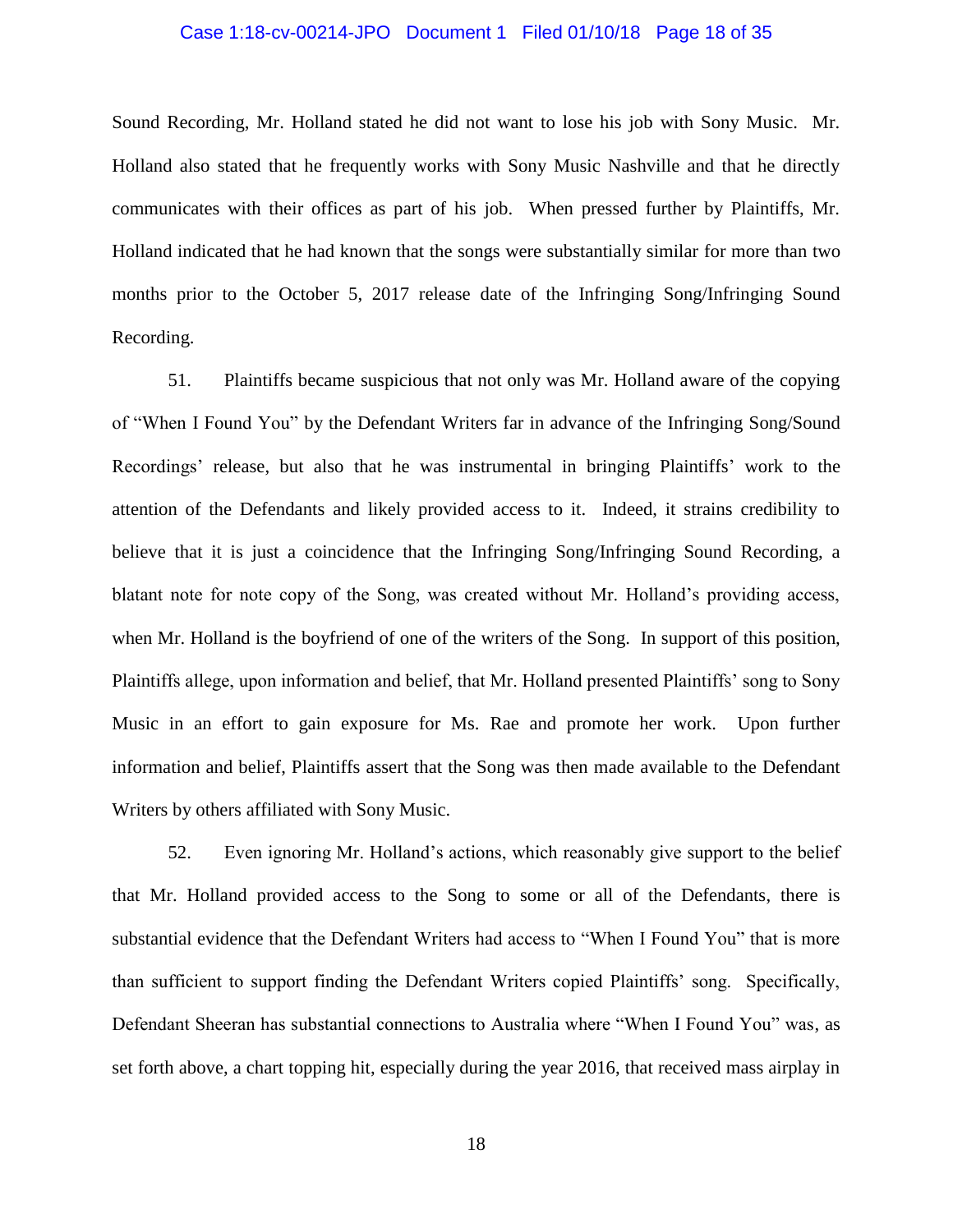# Case 1:18-cv-00214-JPO Document 1 Filed 01/10/18 Page 19 of 35

the country. In fact, during the time when "When I Found You" was enjoying its biggest success on the Australian airwaves, Defendant Sheeran was touring extensively in Australia. Defendant Sheeran has also released numerous ARIA chart topping songs and recently took an extended hiatus from performing during which, upon information and belief, he spent substantial time in Australia, and has performed tours in the country numerous times over the years. There are a plethora of additional ways in which the Defendant Writers could have heard "When I Found You", not the least of which being the popularity of the Song on Spotify and YouTube.

53. Turning back to Mr. Holland, however, on the night of December 21, 2017, Ms. Rae sent an email, clearly not actually written by her, but obviously based on pressure imposed by Mr. Holland, in which her tone and willingness to participate in the lawsuit changed dramatically. She now stated she would "*not* participate in any legal action of any kind against the song's recording artists . . . the owner of the recorded track master . . . or their record company, Sony Music Entertainment" (although she would be willing to make a claim against the publishers and writers). Ms. Rae went on to state she would "not take this action on moral grounds" and that she would not "be part of any action that defames, courses (sic) distress, causes embarrassment or damages relationships between people and organisations (sic) who have done nothing wrong." Tellingly, Ms. Rae went on to write that "my partner Tim works for Sony Music Entertainment and has overseen the marketing for 'The Rest of our Life' in Australia. *He works directly with the Tim and Faith label team in Nashville. Taking such action would compromise both his position and that of the people he reports to and this is not something I'm prepared to do*." Ms. Rae stated that Mr. Holland had communicated her position to Sony Music, but, as noted, she was still open to pursuing actions for a portion of the writer's royalties from the Infringing Song.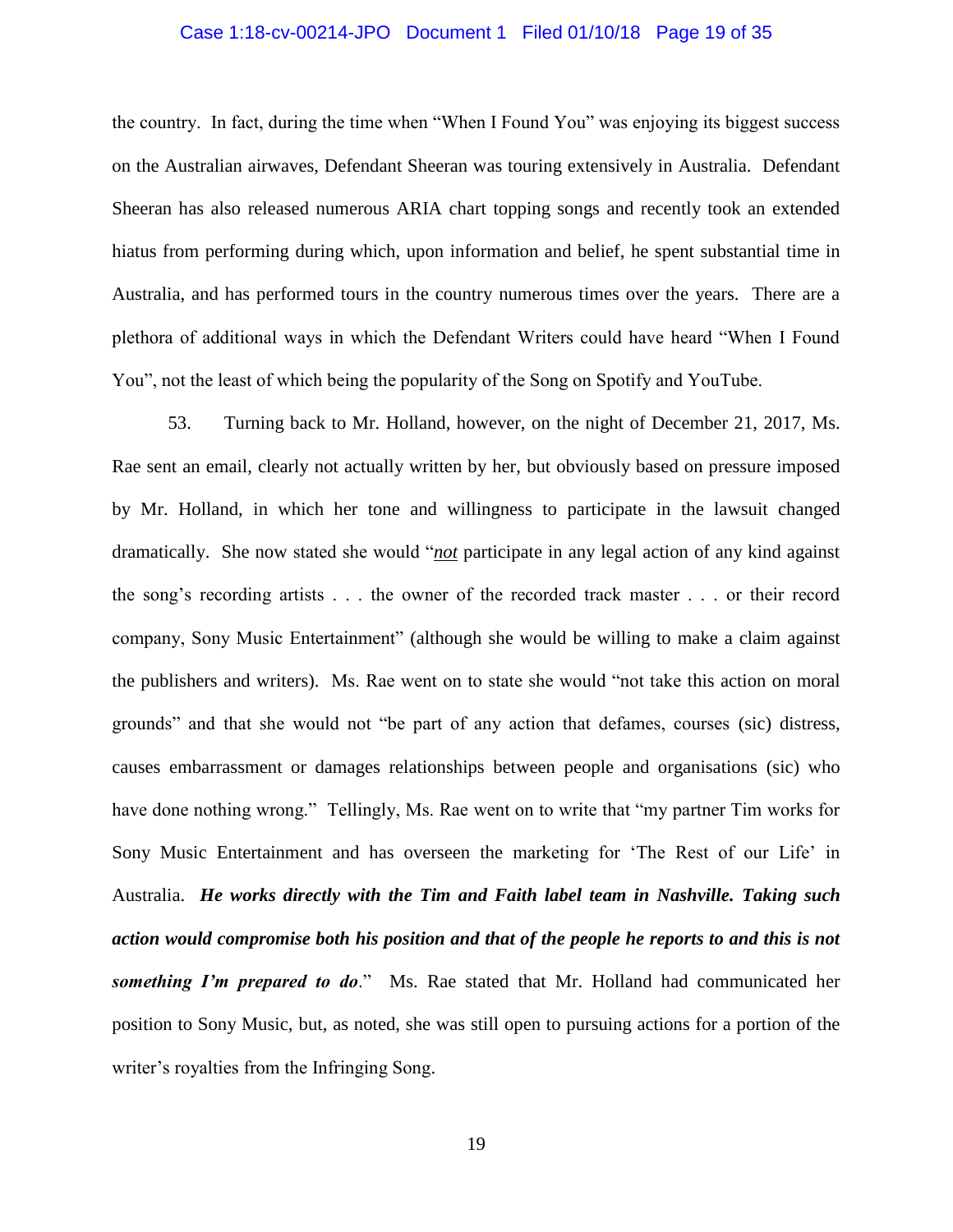# Case 1:18-cv-00214-JPO Document 1 Filed 01/10/18 Page 20 of 35

54. Clearly, this email was drafted by Mr. Holland, or with his participation. The admission that Mr. Holland worked with Sony Music in Nashville, and with Defendant's McGraw and Hill, further underscores the likelihood that he was involved with providing access, and that all of the Defendants were involved in the copying of the Song.

55. The email goes on to say "I have also been advised that in the event that we *did* take legal action against them, a ruling would be made to redirect the claim to the songwriters/publishers and we would have to pay the legal costs of the above parties. I am not prepared to do that." Again, this portion of the email was clearly not written by Ms. Rae, and, of course, is wrong, and was bad advice given to Ms. Rae, presumably by Mr. Holland. Sony Music and all of the Defendants herein are liable for distributing the Infringing Song and Infringing Sound Recording as a matter of law, since all members of the distribution chain of an infringing work are liable for copyright infringement. In addition, while not an element of copyright infringement, the knowledge of Mr. Holland and others at Sony Music is imputed to Sony Music, and makes Sony Music and others liable for willful infringement. Plaintiffs were not scared off by this threat, and bring this action to remedy the willful infringement of the Defendants.

### **INFRINGEMENT OF "WHEN I FOUND YOU" BY "THE REST OF OUR LIFE"**

56. As noted, it is clear that liability for copyright infringement does not stop at the door of the Defendant Writers or the Defendant Publishers/Administrators. Rather, this is an action where a record label is directly liable for willful copyright infringement because of the decision by its agents and employees to ignore the clear and substantial similarities between two works that could not have been independently created.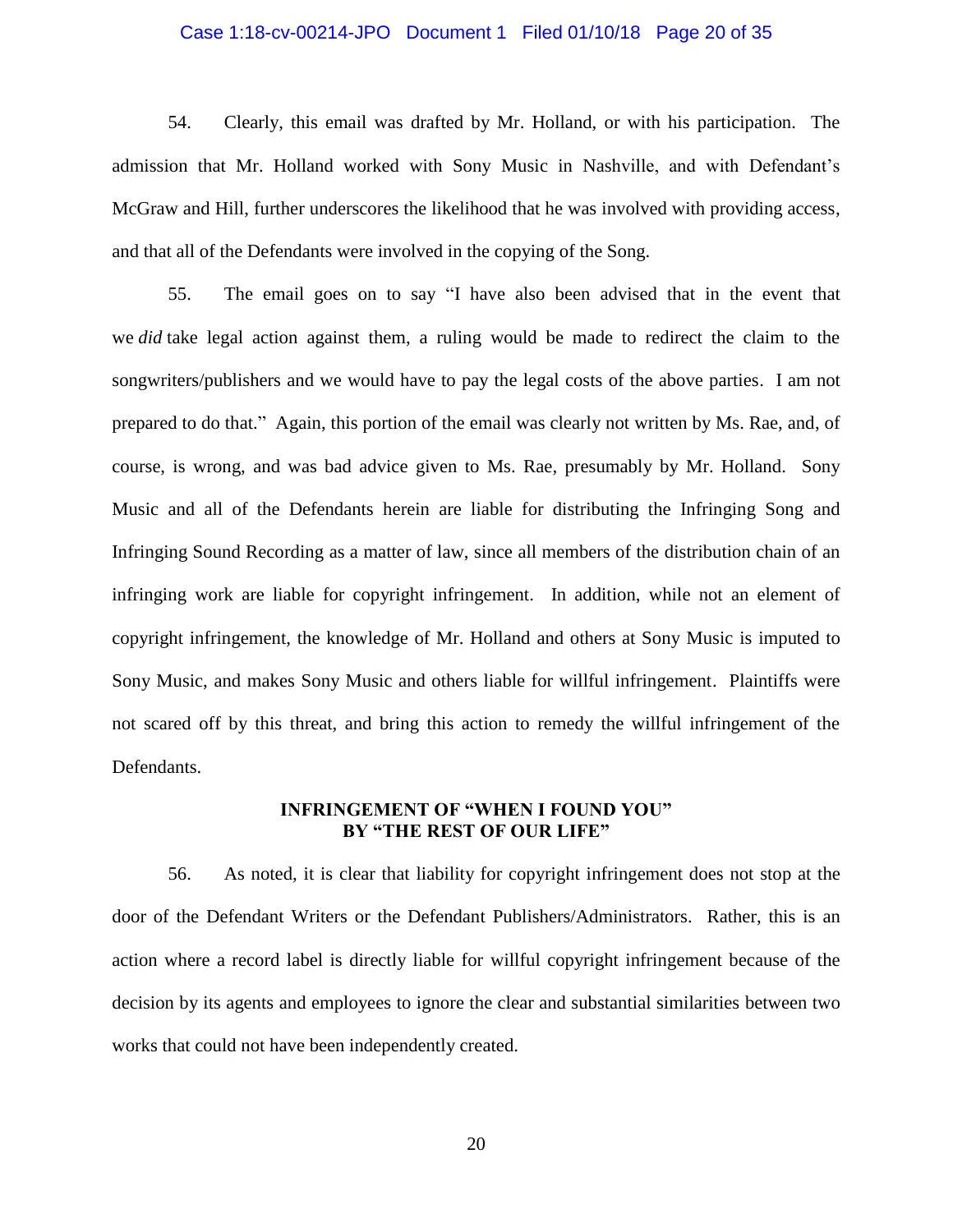# Case 1:18-cv-00214-JPO Document 1 Filed 01/10/18 Page 21 of 35

57. As stated above, Sony Music was fully aware of the infringing nature of "The Rest Of Our Life" no later than two months before its release and, upon information and belief, knew of the infringement far longer than even that period of time. Mr. Holland has admitted to playing both works for other employees of Sony Music, which lends further credence to the belief that Sony Music was fully aware of the fact that it was infringing "When I Found You" when it released "The Rest Of Our Life" but did so anyway with no regard for Plaintiffs' rights.

58. Upon information and belief, the Infringing Song and Infringing Sound Recording have been licensed by the Defendant Publishers/Administrators to New York companies for distribution, and sold within the United States, including New York and to New York residents, in both digital download and physical form. Further, the Infringing Song and Sound Recording have been streamed on Spotify nearly 8 million times since its release, many of which, upon information and belief, have been within this Judicial District. The album containing the Infringing Song/Sound Recording debuted at Number 1 on the Billboard Top Country Album chart and Number 2 on the Billboard 200 chart. The Infringing Song appeared on the Billboard Hot 100 and debuted, and remains, on the Billboard Hot Country Songs chart.

59. Plaintiffs' Song has also been exploited by the public performance of the Infringing Song. One such performance is the music video recorded by Defendants McGraw and Hill, which was released on October 7, 2017. The video, which features Defendants McGraw and Hill performing the Infringing Song, has already amassed over 9 million views on YouTube with more views accumulating every day.

60. Defendants McGraw and Hill have also performed the Infringing Song publically on numerous occasions. For example, on November 8, 2017, Defendants McGraw and Hill performed the Infringing Song live at the Country Music Association Awards, which was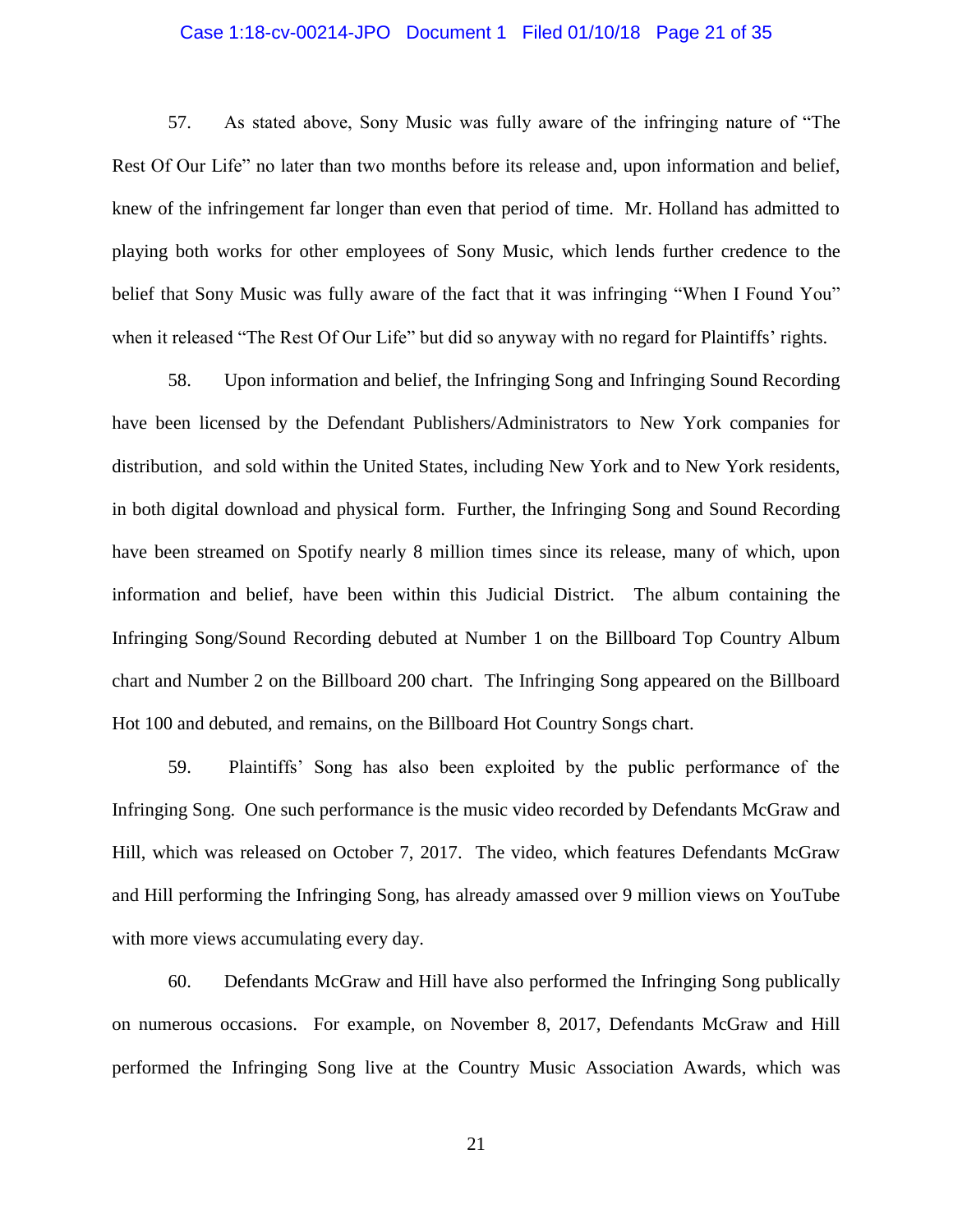# Case 1:18-cv-00214-JPO Document 1 Filed 01/10/18 Page 22 of 35

simultaneously broadcast nationally on ABC. On November 17, 2017, Defendants McGraw and Hill performed the Infringing Song live on the Citi Concert stage at the TODAY show plaza in New York City, New York. The performance was broadcast nationally as part of the TODAY show. Upon information and belief, Defendants McGraw and Hill have performed the Infringing Song on other occasions including for live audiences, and pre-recorded and live broadcast.

61. Defendants McGraw and Hill are continuing their world tour entitled "Soul 2 Soul" which will feature over 25 announced performances in multiple countries, including performances in London, United Kingdom and in New York, USA. This tour has already sold out 80 shows around the world. Upon information and belief, Defendants McGraw and Hill will perform the Infringing Song at all of these live performances, generating revenue from Plaintiffs' creative work at additional sold out shows in the coming months.

62. On information and belief, Defendants' profits on the Infringing Song and Sound Recording well exceed \$5 million.

# **THE SUBSTANTIAL SIMILARITIES BETWEEN "WHEN I FOUND YOU" AND "THE REST OF OUR LIFE"**

63. As evidenced in the musical transcriptions and analysis below, "When I Found You" and "The Rest Of Our Life" are substantially similar musical works as their similar materials occupy a significant portion of each song, and their similarities comprise distinguishing features in each song. The similar material first appears in the introductory instrumental section of each song, and contributes to the recognizability of each song. The similar material encompasses simultaneous melody and chords as well as other features. The portion of the Song copied in the Infringing Song and Infringing Sound Recording is original to the Song, which is an original work.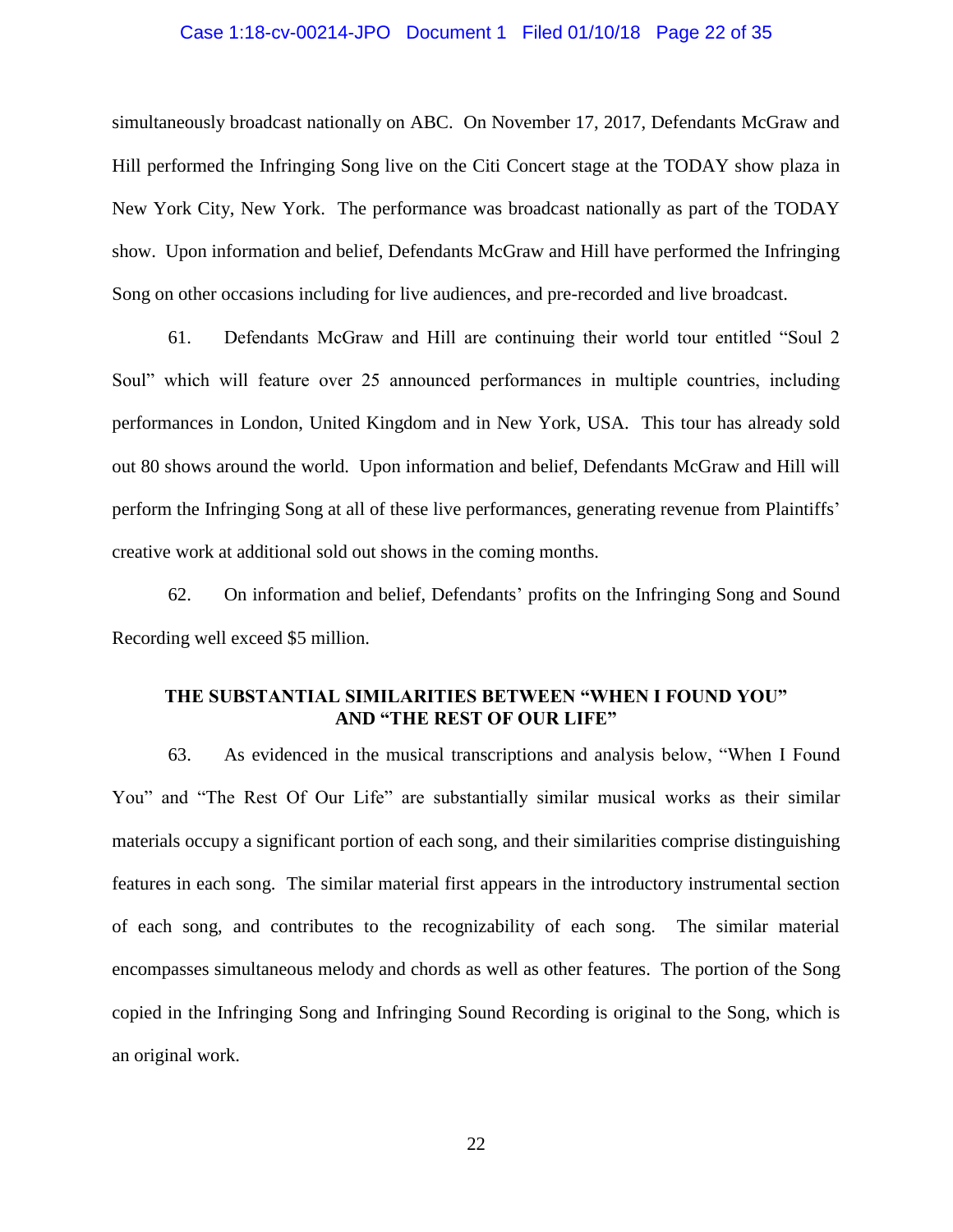# Case 1:18-cv-00214-JPO Document 1 Filed 01/10/18 Page 23 of 35

64. Specifically, "When I Found You" and "The Rest Of Our Life" are substantially similar in Bars 1-8 of both songs. These substantial similarities are compositionally vital to the overall mood and musical context of both works.

65. Bars 1-4 of both songs contain a melody and chord progression which are substantially similar as evidenced by the following comparison transcriptions (the identical scale degrees are indicated with arrows):





66. Significantly, the "core melody" in the introductions of both works shares the same scale degrees 3-2-1-6-6-5. The similar "core melody" forms the melodic foundation of the verse for "When I Found You" and of much of the melodic material in all of the sections of "The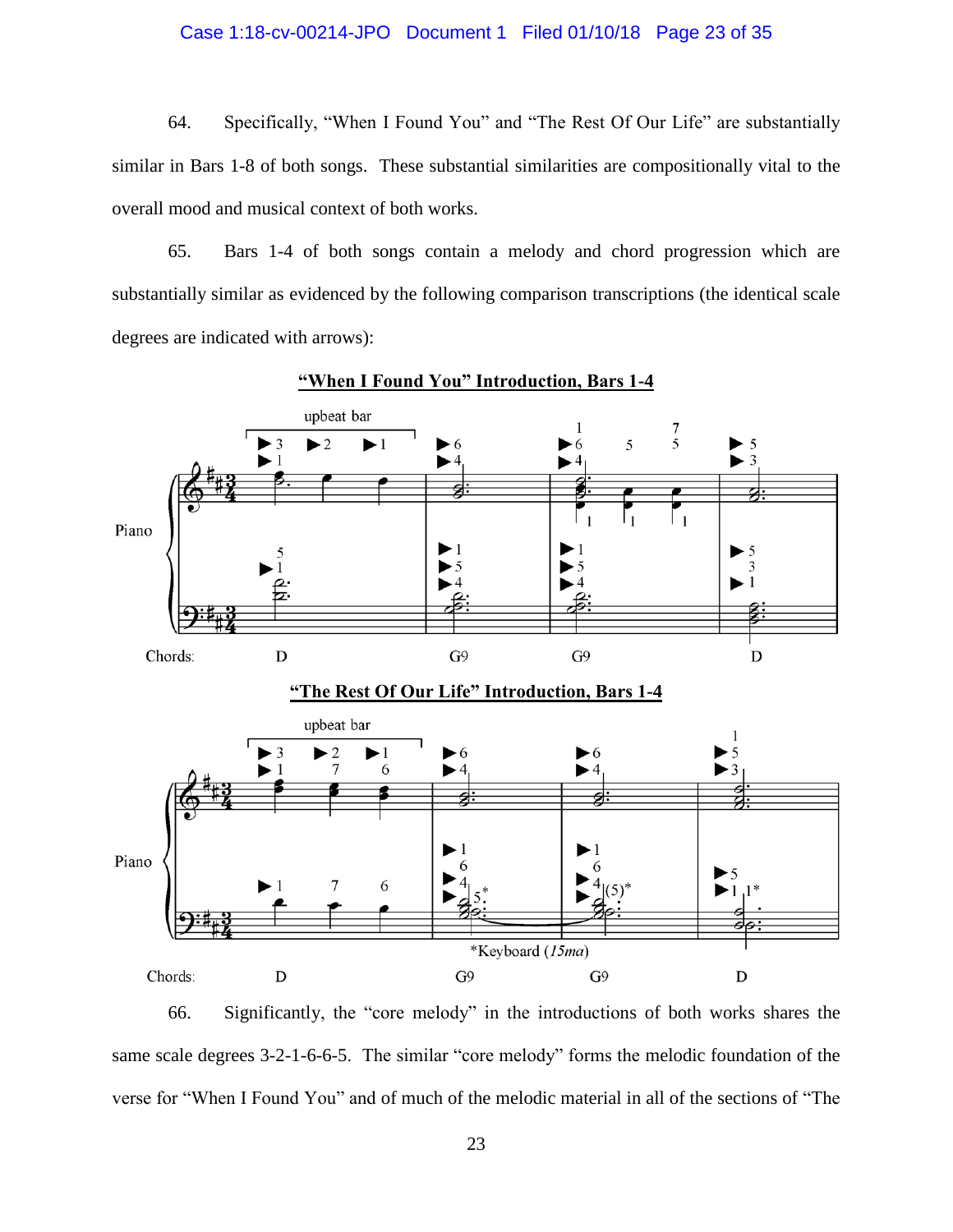### Case 1:18-cv-00214-JPO Document 1 Filed 01/10/18 Page 24 of 35

Rest Of Our Life." The following transcriptions clearly show the substantial similarities in both songs' "core melodies":



67. All of the transcriptions above clearly show that there is a distinctive structural feature present in both works. The 4-bar phrase begins with a full upbeat bar containing three consecutive quarter note rhythms. Not only is this feature present in both works, it is an unusual feature, as an "upbeat" normally occupies only a portion of a bar, often only a single beat immediately preceding the bar where the strong "downbeat" occurs.

68. In addition, both works contain identical scale degrees in the primary melodic line, (3-2-1-6-6-5), shared scale degrees in the tones within each chord, shared waltz-like rhythms in 3/4 meter: three quarter note upbeats, followed by three dotted half notes (each sustained for the full bar), and shared harmonies (chords) as outlined in the following chart: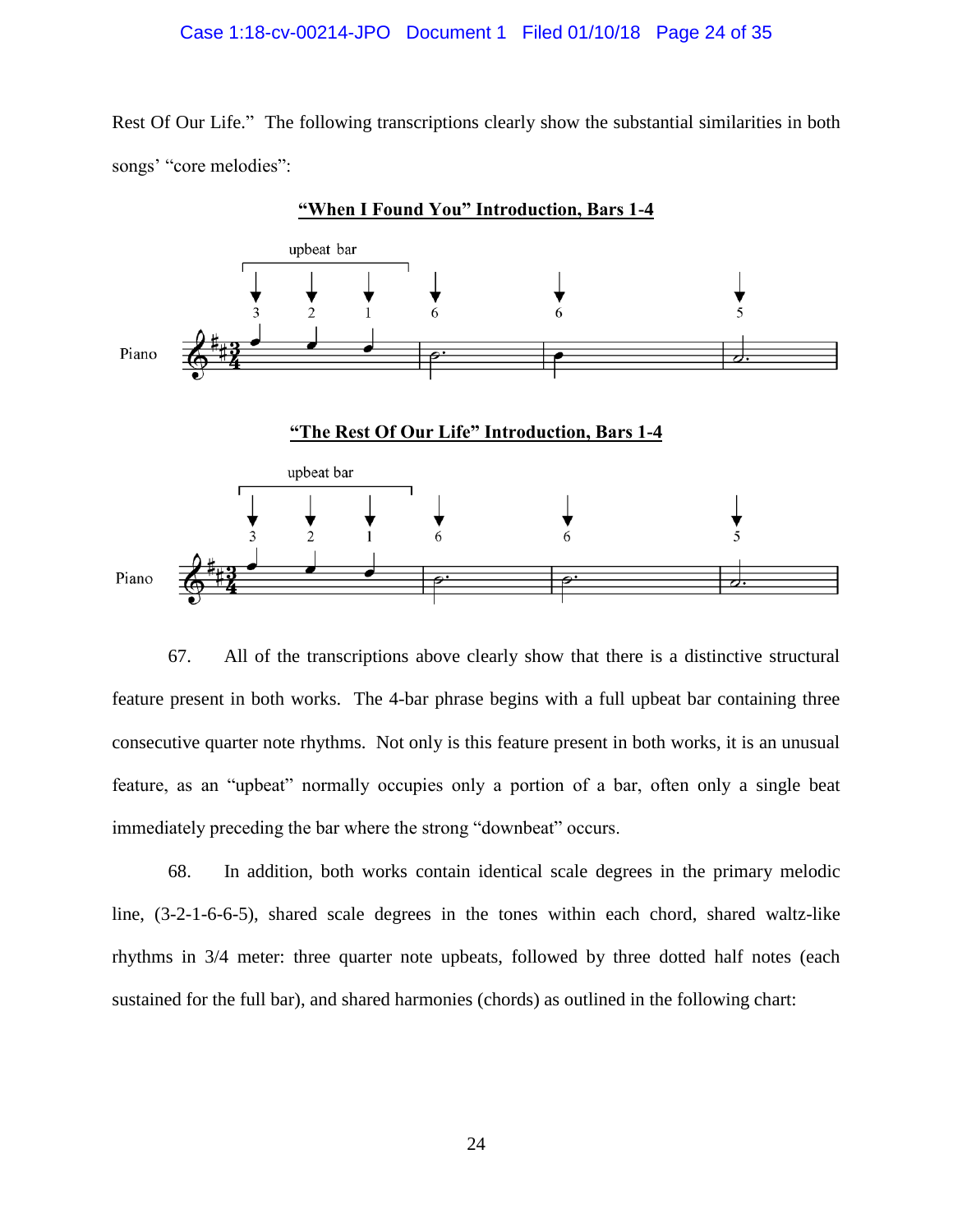# Case 1:18-cv-00214-JPO Document 1 Filed 01/10/18 Page 25 of 35

| Song                   | <b>Location by Bar / Chord Name</b> |                |       |       |
|------------------------|-------------------------------------|----------------|-------|-------|
|                        | <b>Bar</b> 1                        | Bar 2          | Bar 3 | Bar 4 |
| "When I Found You"     |                                     | G <sub>9</sub> | G9    |       |
| "The Rest Of Our Life" |                                     | G9             | G9    |       |

### **Comparison of Chords, Introductions, Bars 1-4**

69. The above similar 4-bar phrase, as shown in the transcriptions and chart, repeats immediately in Bars 5-8 to complete the 8-bar introduction section in both songs (with slight variation in "When I Found You").

70. This similar material also repeats successively during Verse 1 of "The Rest Of Our Life," in Bars 9-17, and in the parallel locations in its Verses 2 and 3. In "When I Found You," this shared introductory material returns in Bars 65-68, as well as being echoed in the piano part of the verse sections (minus the quarter note rhythm in each first bar). This shared material, combining similar creative elements, is a compositional pillar of each song, and a distinctive identifying feature in both.

71. "When I Found You" and "The Rest Of Our Life" are also substantially similar in the primary vocal melodies of their verse sections. Both songs' verses refer to the similar "core melody" found in their introduction sections. For example, the first phrase of each song contains scale degrees 3-2-1, followed by a descending leap (to scale degree 6 in "When I Found You" and to scale degree 5 in "The Rest Of Our Life"). The second phrase contains scale degrees 3-2- 1, ending on scale degree 1, in both songs.

72. Further, the metric placement in both the first and second phrases is substantially similar in that the vocal portion of each 4-bar phrase starts with upbeats in the second half of Beat 3 of the second bar, arriving on scale degree 3 on the downbeat of the third bar, scale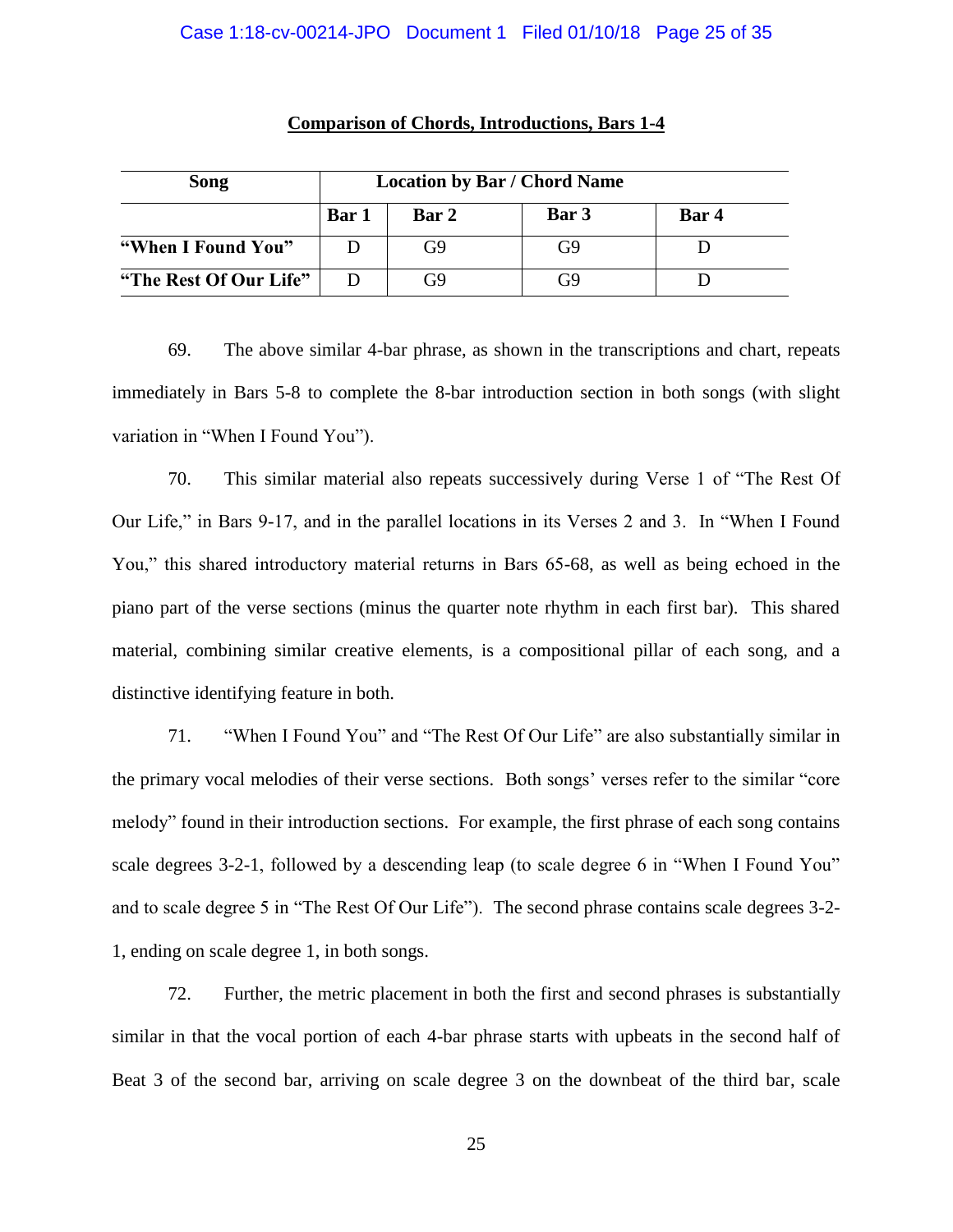# Case 1:18-cv-00214-JPO Document 1 Filed 01/10/18 Page 26 of 35

degree 1 is tied from the third to the fourth bar, and the phrase ends on Beat 1 of the fourth bar. The phrase lengths and durations of silence (rests) in between each phrase are very similar. This is significant. In music, silences are as important as sound in determining the character of creative expression. The following transcriptions illustrate the similarities discussed here:

### **Verse 1, Phrase 1**

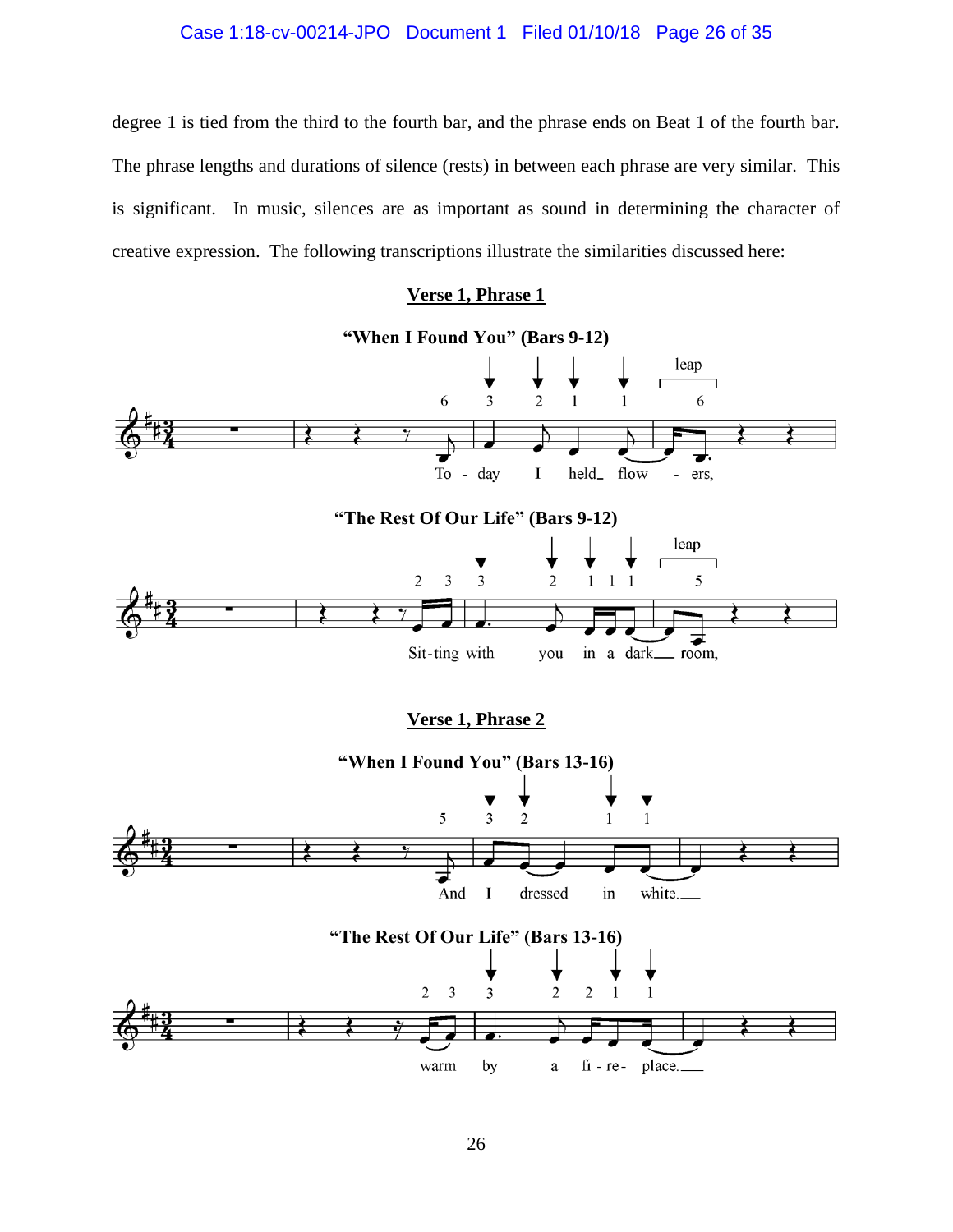# Case 1:18-cv-00214-JPO Document 1 Filed 01/10/18 Page 27 of 35



73. Additionally, the vocal and instrumental accompaniment similarities shown above combine simultaneously in both songs. The verses of both songs also share distinctive structural elements, including the way in which the vocal and instrumental accompaniment parts overlap within the 4-bar phrase structure. These similarities can be seen in the following transcriptions:



## **Verse 1, Phrase 1 with Piano Accompaniment (Bars 9-12)**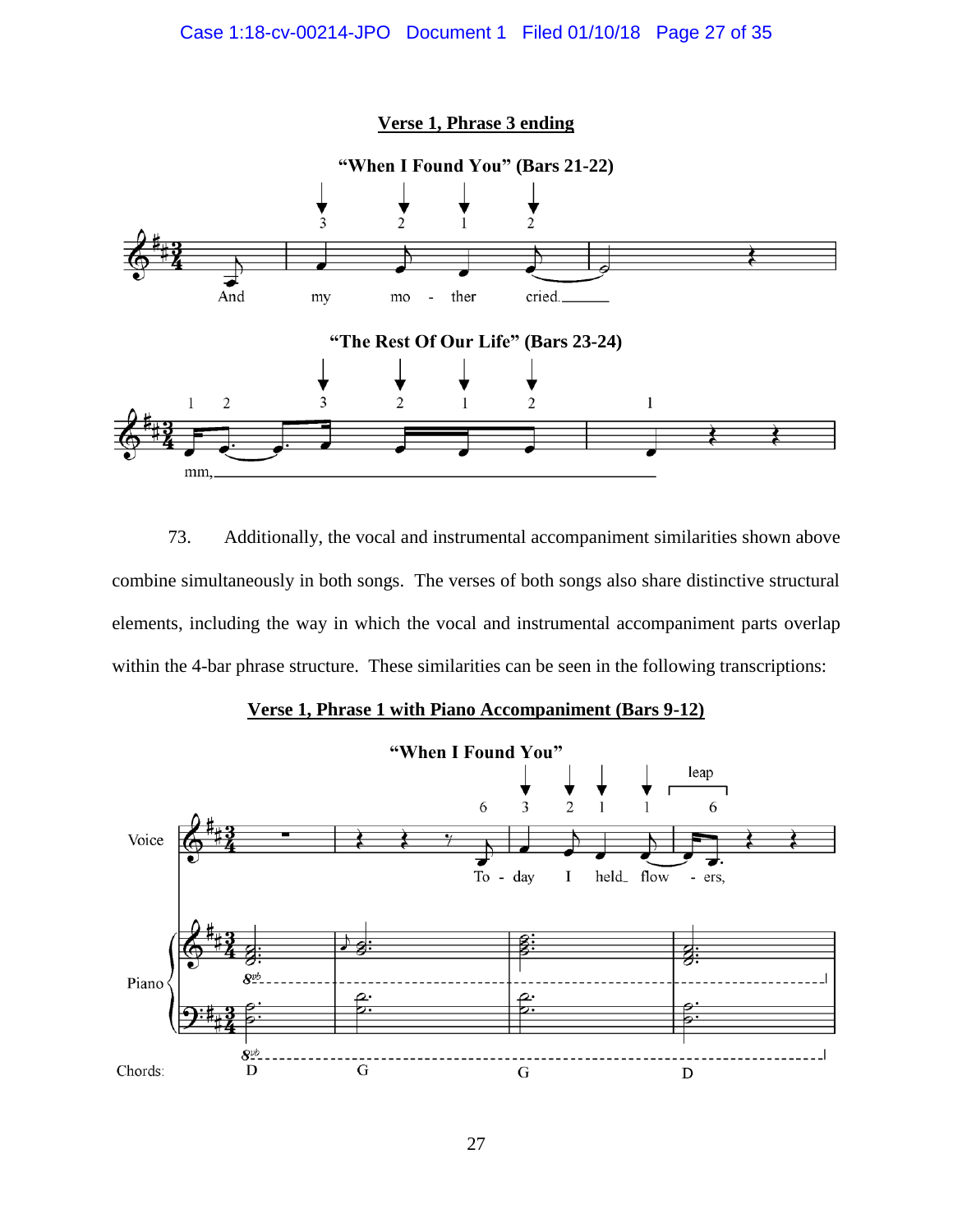

**Verse 1, Phrase 1 with Piano Accompaniment (Bars 9-12)**

74. In addition to appearing in the introduction and verse sections, variations of the "core melody" also appear in the primary vocal melody throughout all sections of "The Rest Of Our Life," permeating the song, including in the chorus and bridge sections. For example, the repeated lyrical phrase "Oh, I'll be fine" begins with a bar of three quarter notes, similar to the upbeat bar in the introduction sections of both songs (with scale degrees 1-2-3 here), followed by the "core melody" variation 3-2-1-6-1 with the lyric "fine."

75. The hook vocal phrase in "The Rest Of Our Life" is "I'll stay young for the rest of my life / we'll stay young for the rest of our life." The lyrics "for the rest of my life" are also found in the final phrase of Verse 3 in "When I Found You," sung to the scale degrees 6-6-3-2-1- 2-2-3-4. In "The Rest Of Our Life," this lyric phrase occurs six times. It is the closing vocal phrase of the song and is a very significant similarity, as the ending phrase of the song is essential to its impact.

76. Finally, the works both present substantially similar themes of marriage, the passage of time, aging, and the way that the romantic relationship protects the speaker against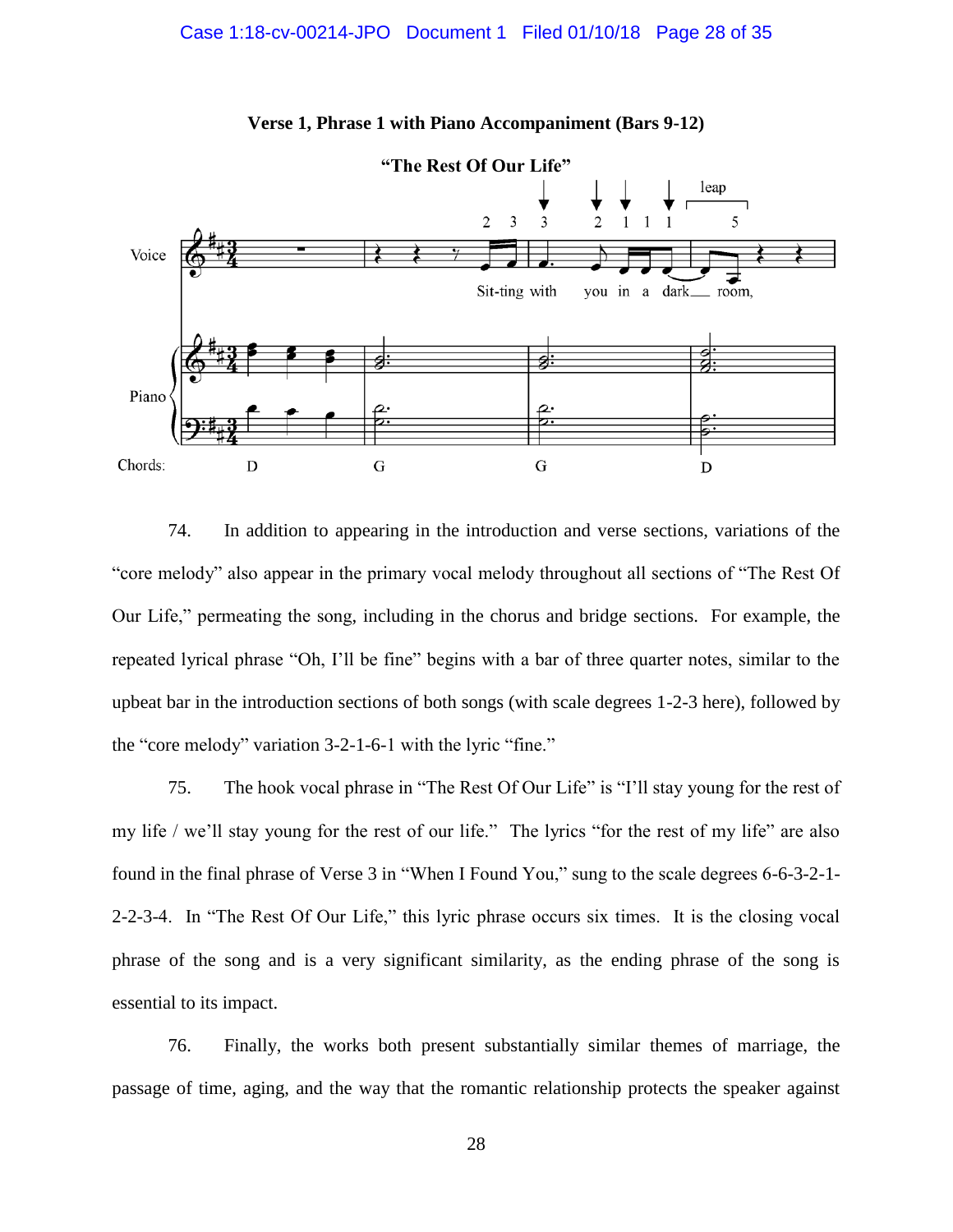### Case 1:18-cv-00214-JPO Document 1 Filed 01/10/18 Page 29 of 35

vulnerability. The multiple similar elements combine in such a way that it is implausible that "The Rest Of Our Life" was created independently.

77. The similarities between the works, especially within their essential identifying features, show certain copying.

## **CONTINUED EXPLOITATION OF "WHEN I FOUND YOU" BY "THE REST OF OUR LIFE"**

78. The Infringing Song continues to be reproduced, sold, distributed, publicly performed, licensed, and otherwise exploited on compact discs and albums, and as digital downloads, ringtones and mastertones, and in music videos, all without payment to Plaintiffs.

79. As discussed above, all Defendants are responsible in some manner for the events described herein and are liable to Plaintiffs for damages available under the Copyright Act. Defendants are involved with the creation, release, reproduction, distribution, exploitation, licensing, and public performance of the Infringing Song, embodied in all forms of media, including videos, digital downloads, records, motion pictures and advertisements, all of which constitute, among other things, the improper preparation of a derivative work and direct, vicarious, and contributory infringement. As co-infringers, Defendants are jointly and severally liable for all amounts owed.

80. These acts were willful, knowing, and malicious and perpetrated without regard to Plaintiffs' rights.

### **FIRST CAUSE OF ACTION**

### **DIRECT, CONTRIBUTORY, AND VICARIOUS COPYRIGHT INFRINGEMENT OF "WHEN I FOUND YOU" BY "THE REST OF OUR LIFE"**

81. Plaintiffs repeat and re-allege each of the foregoing paragraphs as though fully set forth herein.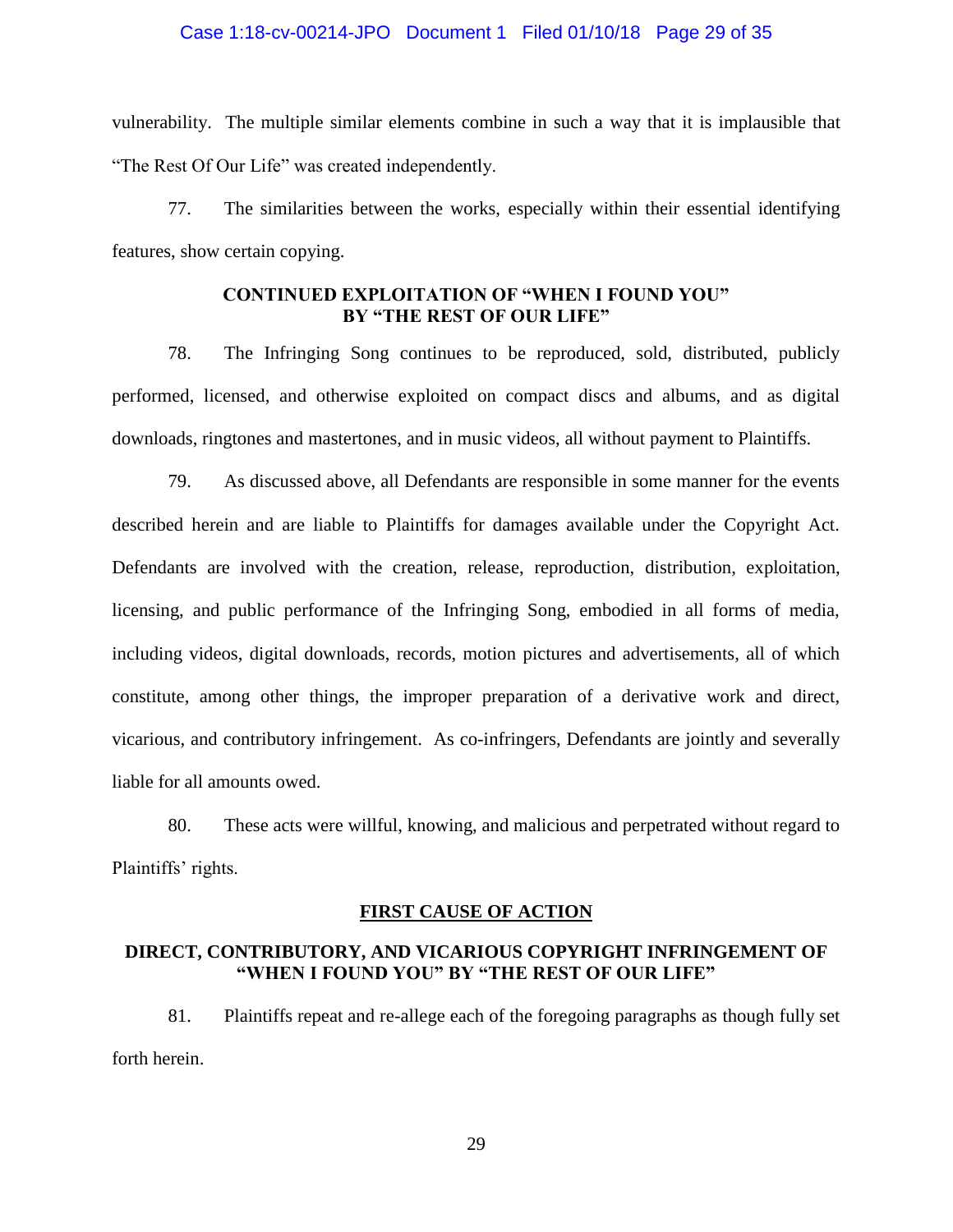### Case 1:18-cv-00214-JPO Document 1 Filed 01/10/18 Page 30 of 35

82. Plaintiffs are the owners of the United States copyright of sixty-six and sixth tenths percent (66.6%) in rights, titles, and interest in the musical composition "When I Found You," which is registered with the United States Copyright Office as PA002068570.

83. Plaintiffs are the owners of the Australian copyright of sixty-six and six tenths percent (66.6%) in rights, titles, and interest in the musical composition "When I Found You", Identifier Number GW47497796 for registration of the musical composition "When I Found You" with APRA AMCOS.

84. Defendant Writers had access to "When I Found You" (as discussed above). Furthermore, "The Rest Of Our Life" and "When I Found You" are substantially similar (as also discussed above). Defendants copied elements that were original to the Song in the Infringing Song.

85. Defendants' unauthorized reproduction, distribution, public performance, display, and creation of a derivative work, "The Rest Of Our Life," infringes Plaintiffs' exclusive rights in violation of the Copyright Act, 17 U.S.C. § 101 *et seq*.

86. Defendants did not seek or receive permission to copy or interpolate any portion of "When I Found You" into "The Rest Of Our Life."

87. Defendants' conduct has at all times been knowing, willful, and with complete disregard to Plaintiffs' rights.

88. As a proximate cause of Defendants' wrongful conduct, Plaintiffs have been irreparably harmed.

89. "The Rest Of Our Life" copies quantitatively and qualitatively distinct, important, and recognizable portions of "When I Found You".

90. From the date of the creation of the infringing composition and sound recording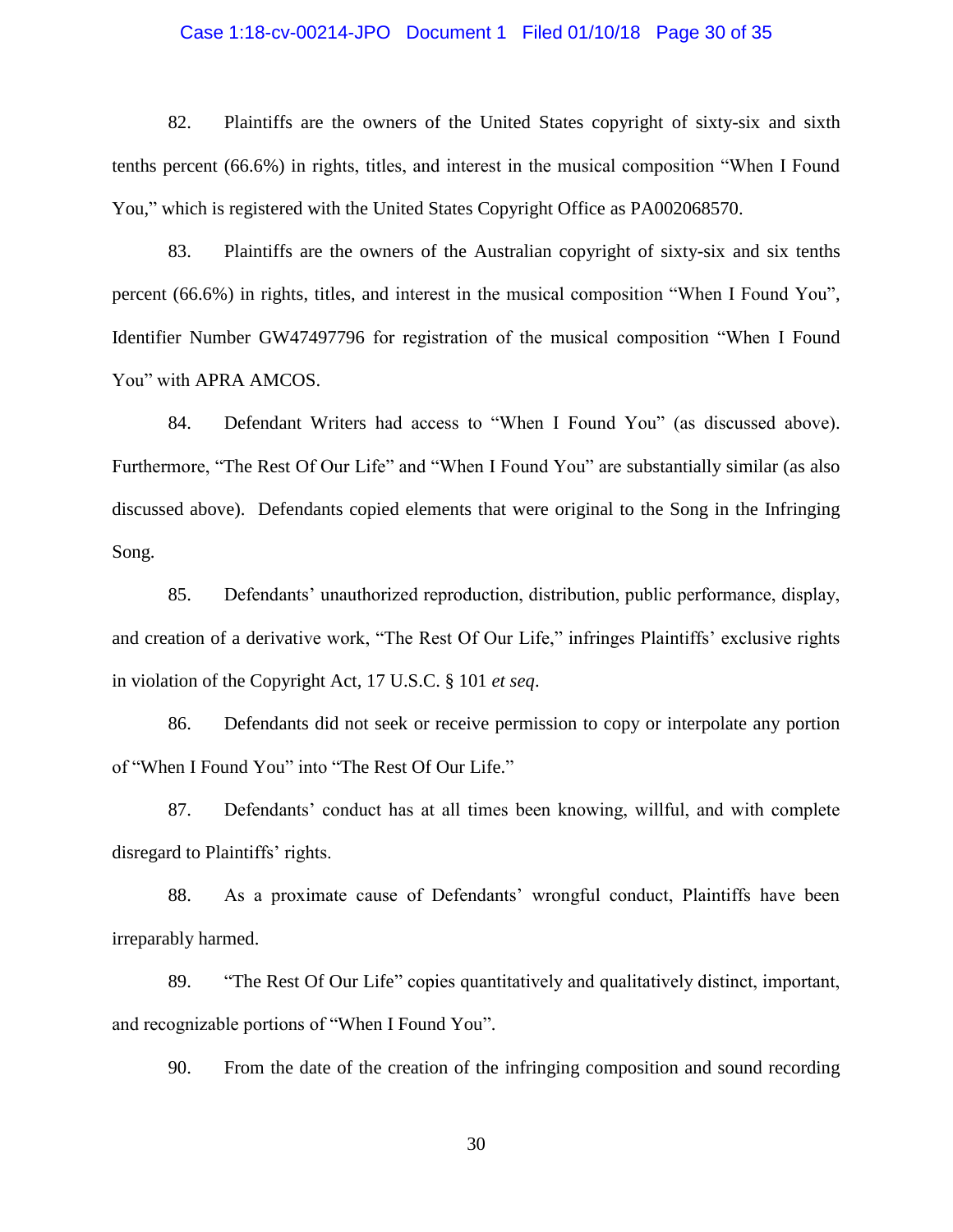# Case 1:18-cv-00214-JPO Document 1 Filed 01/10/18 Page 31 of 35

"The Rest Of Our Life," all Defendants have infringed Plaintiffs' copyright interest in "When I Found You" including: (a) by substantially copying and publicly performing, or authorizing the copying and public performances, including publicly performing "The Rest Of Our Life" at radio, live concerts, personal appearances, and on video, television, and otherwise; (b) by authorizing the reproduction, distribution, and sale of the records and digital downloads through the execution of licenses, and/or actually selling, manufacturing, and/or distributing "The Rest Of Our Life" through various sources; (c) by substantially copying and the related marketing and promotion of the sale of the records, videos, tickets to concerts and other performances, and other merchandise; and (d) by participating in and furthering the aforementioned infringing acts, and/or sharing in the proceeds therefrom, all through substantial use of "When I Found You" in and as part of "The Rest Of Our Life," packaged in a variety of configurations and digital downloads, mixes and versions, and performed in a variety of ways including radio, concerts, personal appearances, video, television, and/or otherwise.

91. Plaintiffs have received no copyright ownership interest in, or revenues for the exploitation of, "The Rest Of Our Life" or any of the works associated with "The Rest Of Our Life."

92. Defendants have reproduced and/or distributed and continue to manufacture, reproduce, and distribute large numbers of copies of "The Rest Of Our Life," which violate Plaintiffs' copyrights and are at issue in this lawsuit. Defendants have not only marketed and exploited the Infringing Song, but have granted, or caused to be granted to various parties, licenses to reproduce, sample, and/or distribute the songs that are in violation of Plaintiffs' copyrights.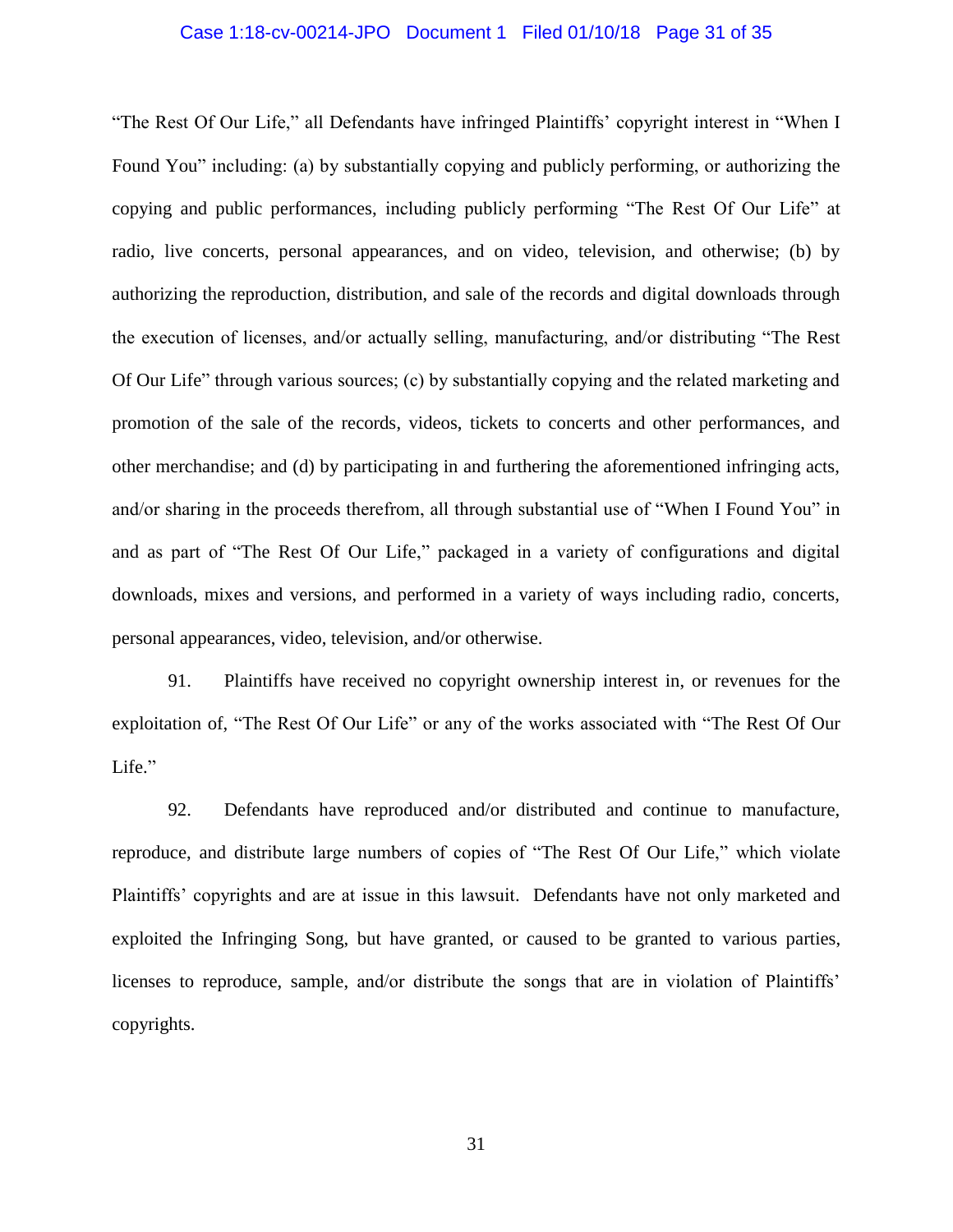### Case 1:18-cv-00214-JPO Document 1 Filed 01/10/18 Page 32 of 35

93. With knowledge of the infringement, Defendants have induced, caused, or materially contributed to the infringing conduct of others, such that they should be found to be contributorily liable.

94. Defendants had the right and ability to control other infringers and have derived a direct financial benefit from that infringement such that Defendants should be found to be vicariously liable.

95. The infringement is continuing as the Infringing Song continues to be sold and licensed for sale, downloads, ringtones, mastertones, and other exploitations by Defendants, or their agents.

96. As a direct and proximate result of the conduct of Defendants, Plaintiffs have suffered actual damages including lost profits, lost opportunities, loss of goodwill, and lost publicity. Under applicable law, Defendants are jointly and severally liable for Plaintiffs' actual damages.

97. Pursuant to 17 U.S.C. § 504(b), Plaintiffs are entitled to damages, including the substantial profits of Defendants, as will be proven at trial. Furthermore, because Defendants are practical partners of each other, they are jointly and severally liable for each other's profits.

98. Plaintiffs are entitled to Defendants' profits relating to foreign sales of copies of the Infringing Song that were manufactured, distributed, or otherwise infringed domestically.

99. In the alternative, pursuant to 17 U.S.C. § 504(c), Plaintiffs are entitled to the maximum amount of statutory damages for each act of willful copyright infringement.

100. Plaintiffs are further entitled to a running royalty on all future exploitations of "The Rest Of Our Life."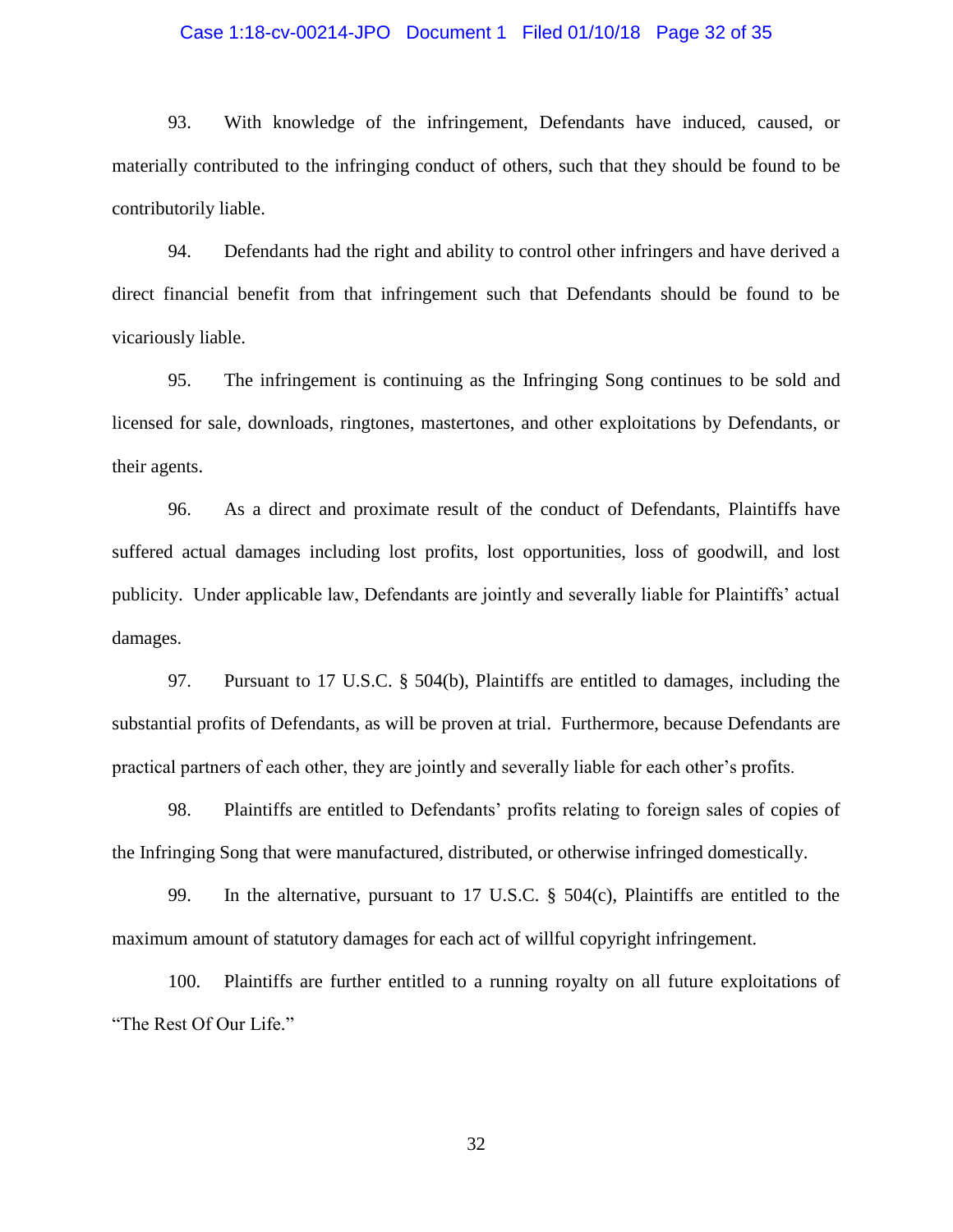# Case 1:18-cv-00214-JPO Document 1 Filed 01/10/18 Page 33 of 35

101. Plaintiffs are entitled to their costs, including reasonable attorneys' fees, pursuant to 17 U.S.C. § 505.

102. Defendants' conduct is causing and, unless enjoined by this Court, will continue to cause Plaintiffs irreparable injury that cannot be fully compensated or measured in monetary terms. Plaintiffs have no adequate remedy at law. Pursuant to 17 U.S.C. § 502, Plaintiffs are entitled to a permanent injunction prohibiting the reproduction, distribution, sale, public performance, or other use or exploitation of "The Rest Of Our Life," including a continuing royalty following judgment in an amount to be determined.

#### **PRAYER FOR RELIEF**

**WHEREFORE**, Plaintiffs pray for judgment against Defendants and for the following relief:

A. A declaration that Defendants have willfully infringed Plaintiffs' copyrighted works in violation of the Copyright Act;

B. A declaration that Defendants are directly, vicariously and/or contributorily liable for copyright infringement, as applicable;

C. A permanent injunction requiring Defendants and their agents, servants, employees, officers, attorneys, successors, licensees, partners, and assigns, and all persons acting in concert or participation with each or any one of them, to cease directly and indirectly infringing, and causing, enabling, facilitating, encouraging, promoting, inducing, and/or participating in the infringement of any Plaintiffs' rights protected by the Copyright Act;

D. If the Court determines a permanent injunction is not the appropriate remedy for the continued infringement of Plaintiffs' rights under the Copyright Act, then pursuant to precedent, be compensated by a running royalty paid on all exploitations of "The Rest Of Our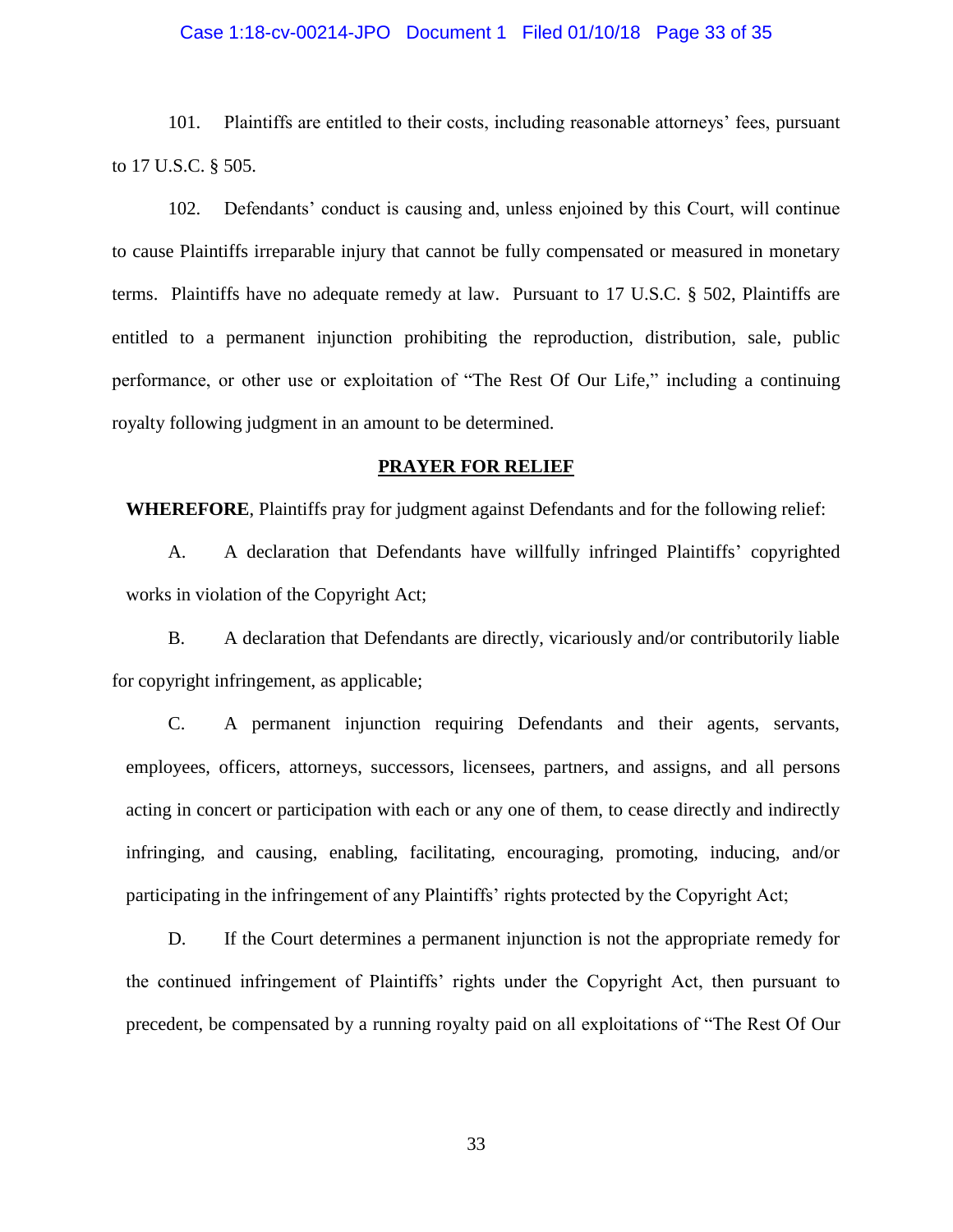### Case 1:18-cv-00214-JPO Document 1 Filed 01/10/18 Page 34 of 35

Life" commencing from the date of judgment and for all amounts not taken into consideration in the judgment;

E. An award of damages pursuant to 17 U.S.C. § 504(b), including actual damages, and the profits of Defendants as will be proven at trial, which, on information and belief, are believed to exceed \$5 million, including a finding that Defendants are "practical partners" of each other and jointly and severally liable for the profits of each other, or, in the alternative, the maximum amount of statutory damages pursuant to 17 U.S.C. § 504(c) for each act of willful infringement;

F. An award of attorneys' fees and full costs pursuant to 17 U.S.C. § 505 and under other applicable law;

G. For pre-judgment and post-judgment interest according to law, as applicable; and

H. For such other and further relief as this Court may deem just and proper.

### **DEMAND FOR JURY TRIAL**

Pursuant to Federal Rule of Civil Procedure 38(b), and otherwise, Plaintiffs respectfully demand a trial by jury.